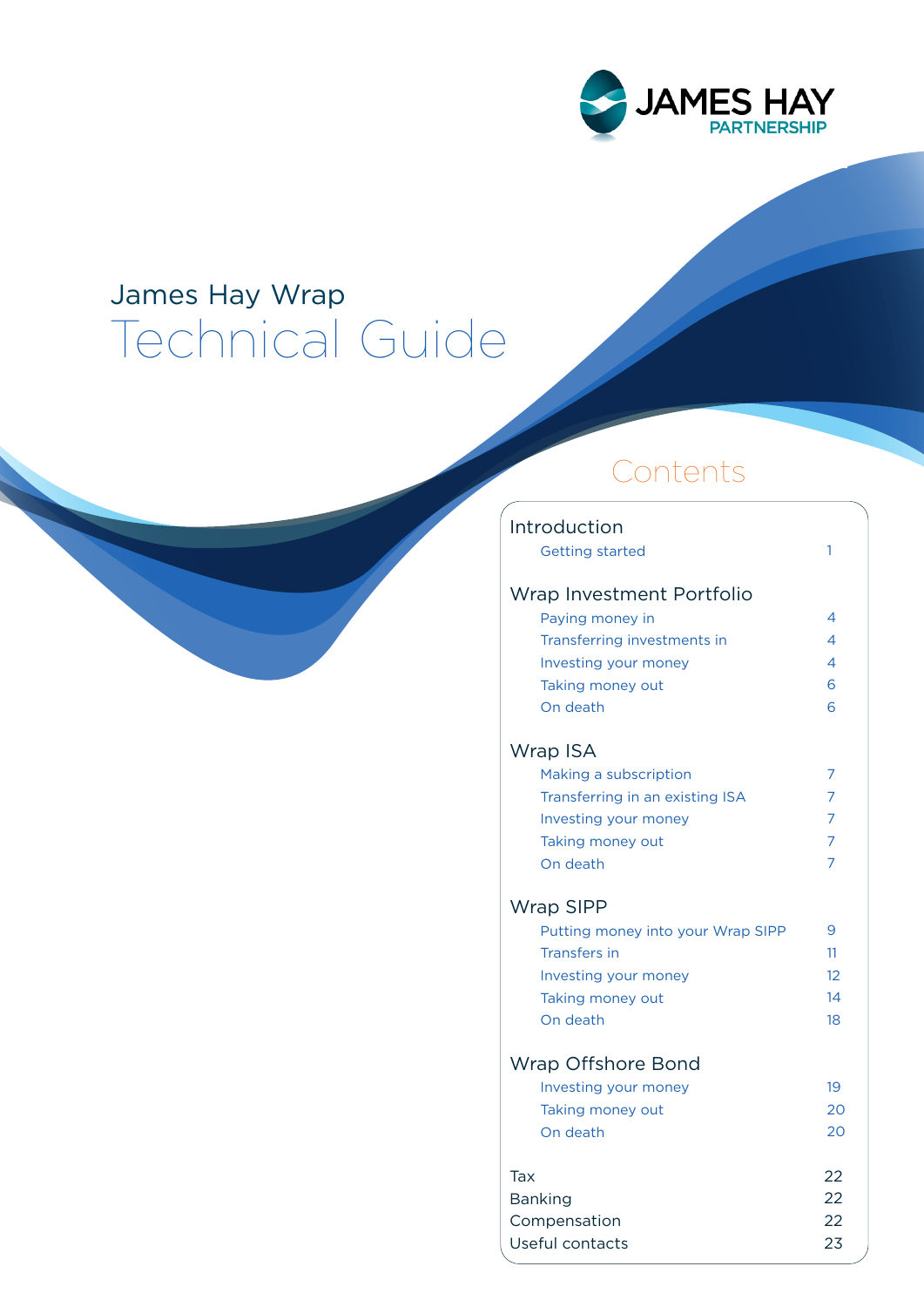# Introduction

#### Welcome to the James Hay Wrap

The Wrap is an online portfolio management service that enables you and your financial adviser to view and manage your savings and investments, that can be held in a variety of products, each with different tax rules as a single portfolio.

#### General information

This document is designed to provide guidance on how to manage your Wrap products, as well as technical and regulatory information that may apply.

If you have any questions after reading this guide, please speak to your financial adviser or call us on 03455 212 414.

If you do not have a financial adviser and would like to speak to one, you can obtain a list of financial advisers local to your area by visiting [www.unbiased.co.uk](http://www.unbiased.co.uk) or by calling Unbiased on 0800 023 6868.

For general information on pensions, please see the Useful Contacts section at the end of this guide.

Should you require access to any of our literature in alternative formats, such as Braille, large print, audio or E-text, please contact us on 03455 212 414 (or via the Typetalk service on 18001 03455 212 414).

#### Products available under the James Hay Wrap

Within a James Hay Wrap, you must first have a Wrap Investment Portfolio. A Wrap Investment Portfolio is an investment account which allows you to invest in a variety of investments, such as stocks and shares, unit trusts and investment funds.

Additionally, you can take out an Individual Savings Account (Wrap ISA), a Self Invested Personal Pension (Wrap SIPP) and/or an Offshore Bond.

For further information on the products that you can hold within the Wrap, please see the individual product sections later on in this guide.

### Getting started

#### Eligibility for a James Hay Wrap

To be eligible to take out a James Hay Wrap, you must be aged over 18 and must not be:

- a US Person or resident of the US for tax purposes
- an undischarged bankrupt.

You must be resident in the UK and have a financial adviser appointed to your Wrap.

If your eligibility status changes you will need to inform us in writing, by letter or secure message sent through James Hay [Online](https://www.jameshay.co.uk/online-and-in-control).

Before applying for a Wrap product, you will be provided with a Key Features Document and Illustration. These are designed to help you decide whether the James Hay Wrap is suitable for you. You should read them in conjunction with the terms and conditions of the product so that you understand how the product works.

#### Setting up the Wrap

Once you are satisfied that you wish to proceed, you or your financial adviser can complete the 'Wrap Application Form', which is available on our website www.jameshay.co.uk.

#### Verifying your identity and your address

As part of the application process, we are required to check your identity and address in order to comply with the UK Money Laundering regulations. Until we have verified this information, we cannot fully open your Wrap product.

Your financial adviser can complete a 'Confirmation of Verification of Identity Certificate', which confirms that they have seen your original identity documents. If this is not possible, you can provide us with black and white photocopies of two different documents – one from each of the lists below - from which we will be able to verify your identity:

- List A
- Unexpired passport
- Unexpired UK old style driving licence (not provisional)
- Unexpired UK photocard driving licence
- Firearms certificate or shotgun licence
- EEA or Switzerland National identity card
	- Northern Ireland voter's card.

#### List B

- Unexpired UK old style driving licence (not provisional)
- Unexpired UK photocard driving licence
- Council tax bill dated within the last 12 months
- Firearms certificate or shotgun licence
- Credit card or bank statement dated within the last three months (not internet printed)
- Utility bill dated within the last three months (not mobile phone, satellite/cable TV or internet printed bills)
- HM Revenue & Customs (HMRC) coding/assessment/ statement/tax credit
- Northern Ireland voter's card.

If you wish to open an Offshore Bond, you will be asked to provide RL360 Insurance Company Limited, the Wrap Offshore Bond provider, with separate identity verification and other information required by the Isle of Man authorities.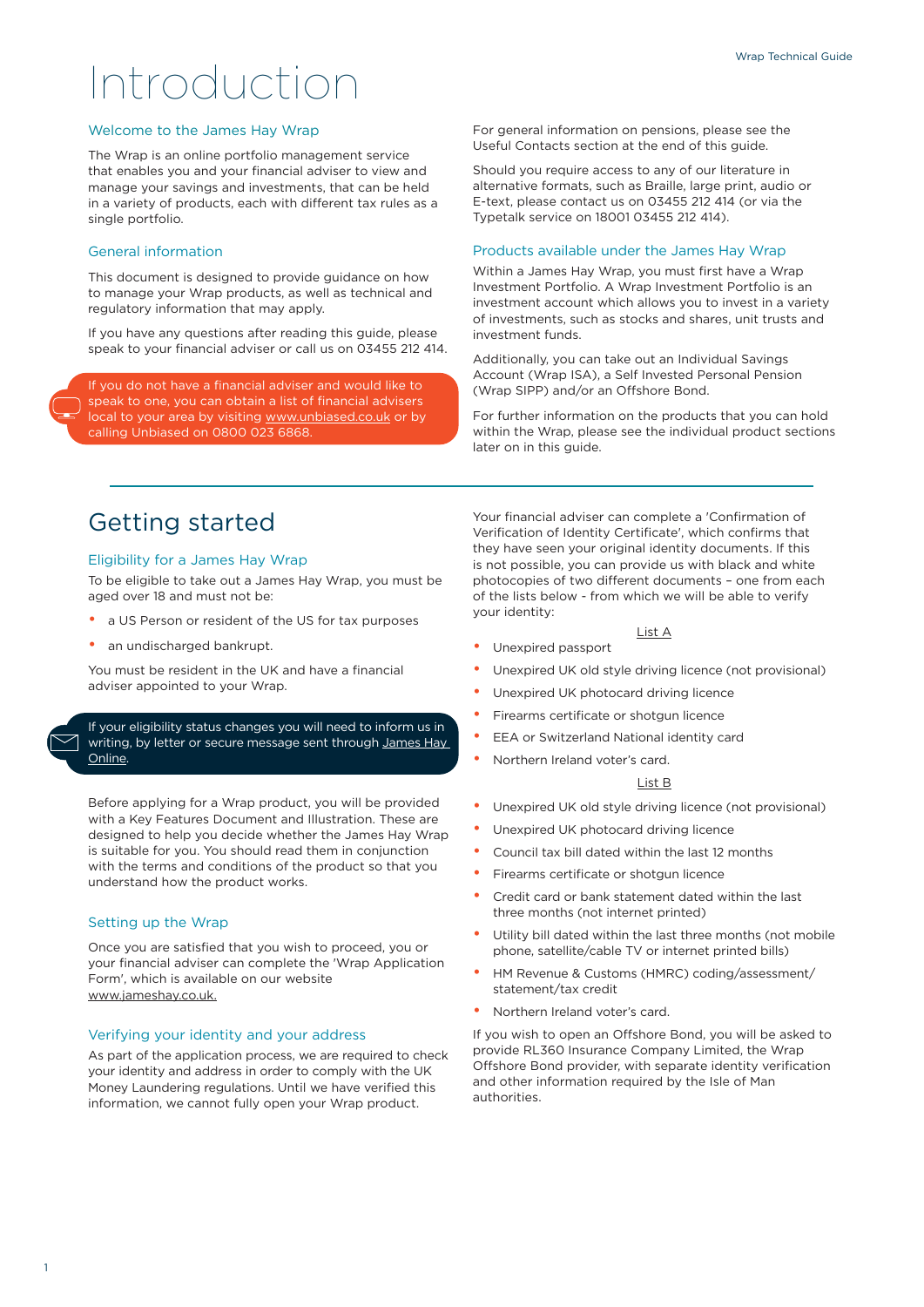#### Product bank accounts

Any payments of money into your Wrap products are held in pooled bank accounts. This means that the accounts hold money for you and other clients. Your individual holdings are recorded internally by us and available to view at any time; this is referred to as your product bank account.

The Wrap SIPP pooled bank account is held in the name of the SIPP trustee, James Hay Pension Trustees Limited. A separate pooled bank account is held in the name of James Hay Wrap Managers Limited for the Wrap Investment Portfolio and Wrap ISA, and is operated in accordance with the Financial Conduct Authority's (FCA) Client Money Rules.

Please note that these bank accounts are designed for holding cash for short periods while your investments are being made, or benefits are being paid, rather than for holding cash over the long term.

All of our charges will be taken from the relevant product bank account. Similarly, any dealing charges that you may incur for buying and selling investments outside the James Hay Investment Centre, for example with any stockbroker or investment manager service, will be met from the appropriate product bank account. Any charges applicable to the Wrap ISA will be taken from the Wrap Investment Portfolio product bank account. You and your financial adviser will need to ensure that sufficient cash balances are maintained in the product bank accounts to cover these expenses as they fall due.

In the event of the failure of any of the banks that we use to hold the money in your Wrap, your money is protected by the Financial Services Compensation Scheme up to a limit of £85,000 per bank (this limit includes any money you may hold with the same bank outside of your Wrap).

For further information on how the product bank accounts operate, please see our website at [www.jameshay.co.uk/](http://www.jameshay.co.uk/bankaccounts) [bankaccounts.](http://www.jameshay.co.uk/bankaccounts)

#### Secure online access via James Hay Online

Once your application has been processed, you can register for online access to your Wrap products via James Hay Online. Through James Hay Online you will be able to:

- amend your personal details
- transfer money to/from investment managers/ stockbrokers
- change your income levels
- obtain an illustration
- send us secure messages.

To set up your online access, go to [www.jameshay.co.uk,](https://www.jameshay.co.uk/online-and-in-control) click on the Log in button on the home page and follow

We will issue you with a registration code by post which you will need to activate before you can access any personal information. Once you have activated your account, you will be able to view and manage your Wrap product through our secure website. Your financial adviser can also register to have online access to your Wrap.

#### Paying money in

There are no minimum contribution levels on the Wrap Investment Portfolio, ISA or SIPP. The minimum contribution to the Offshore Bond is £100,000.

The Wrap ISA and Wrap SIPP are both subject to specific HMRC rules which limit the amount you put into them. However, the Wrap Investment Portfolio does not have any such limits.

You can make payments into any product at any time, either singularly or on a regular basis, by electronic bank transfer or direct debit. Your product bank account details can be found within your James Hay Online account. When making any payment, it is important that you quote the correct payment reference for your product, to ensure that the money is promptly allocated to the relevant product bank account. Any payments you make must be made from an account in your name with a recognised bank.

#### Transferring existing investments to the Wrap

It may be possible to transfer existing investments to your Wrap product as they are, rather than having to sell and re-purchase them. The procedure for transferring investments to your Wrap will depend on the type of investment and the product in which it will be held.

For further information, please see the product specific sections in this guide.

|                           | <b>Investment</b><br>Centre | Other Whole<br>of Market<br><i>investments</i> | Investment<br>manager/<br>stockbroker | <b>Commercial</b><br>Property | <b>Cash Panel</b><br><b>Fixed Term</b><br><b>Deposits</b> |
|---------------------------|-----------------------------|------------------------------------------------|---------------------------------------|-------------------------------|-----------------------------------------------------------|
| Wrap Investment Portfolio |                             |                                                |                                       |                               |                                                           |
| Wrap ISA                  |                             |                                                | EQi only                              |                               |                                                           |
| Wrap SIPP                 |                             | ✓                                              |                                       |                               |                                                           |
| Wrap Offshore Bond        |                             |                                                |                                       |                               |                                                           |

#### Wrap investment options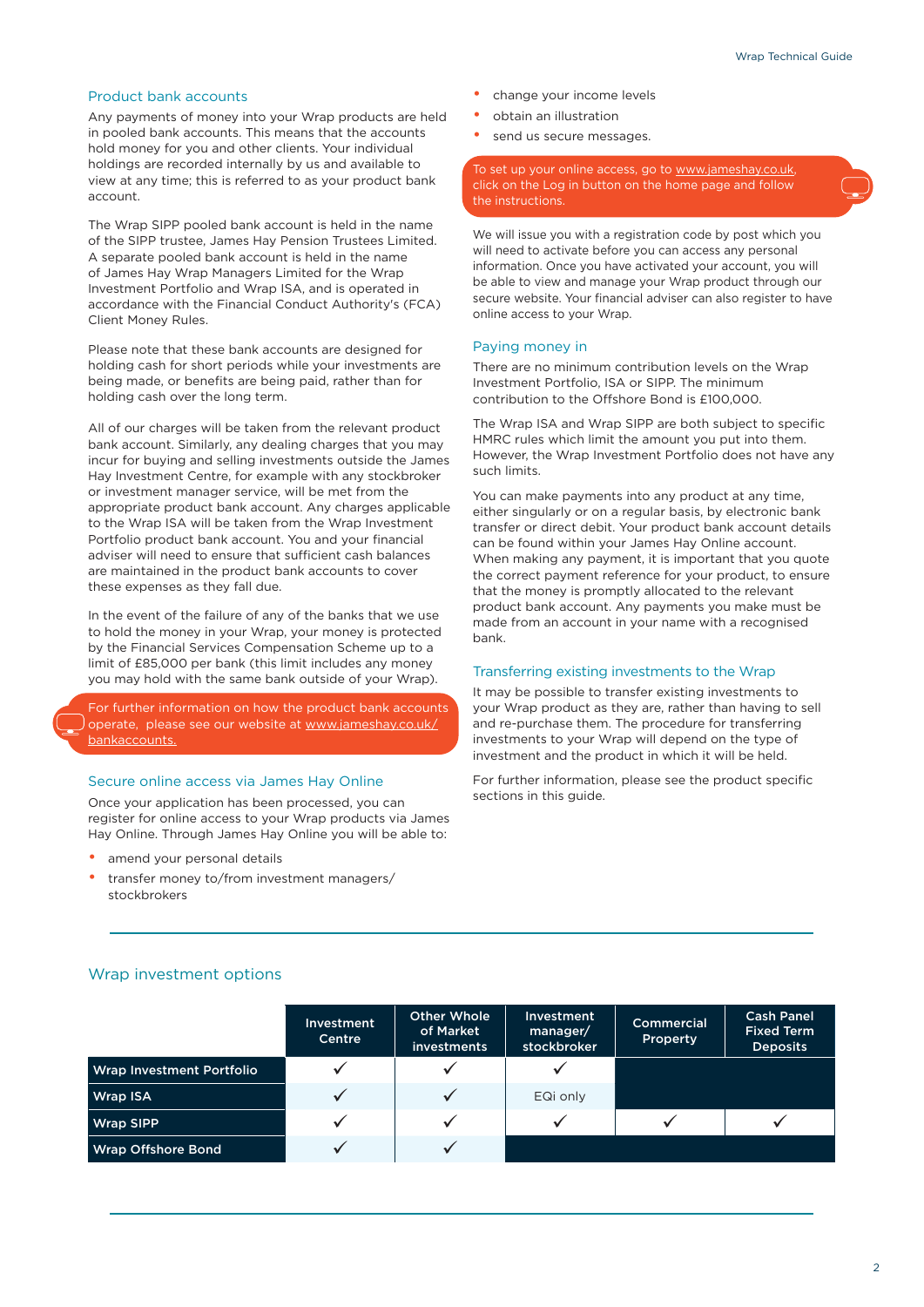#### Cancelling your Wrap product

Once your Wrap product has been set up, we will send you a welcome letter, confirming the details of your application and asking you for any other forms or information we may need to carry out your instructions. We hope you will be happy with your decision to open a Wrap product, but a cancellation notice will be included with the welcome letter in case you change your mind and wish to cancel your application.

You can let us know if you wish to cancel your application by completing the cancellation notice and returning it to us at the following address within 30 days of receipt: James Hay Partnership, Dunn's House, St Paul's Road, Salisbury, SP2 7BF.

On receipt of the cancellation notice, we will cancel your Wrap product and return any money or investments back to the person or organisation that made the original payment, or (in respect of a pension transfer) if that is not possible, to an alternative pension scheme of your choice. It is possible that the value of your investments may have fallen and you may not get back the amount you originally invested.

For more information, please refer to the Wrap terms and conditions, available from our [website.](https://www.jameshay.co.uk/product-literature/wrap/wrap-investment-portfolio/)

#### Charges

To cover the cost of administering your Wrap, we take a monthly transaction charge which is deducted proportionately from the product bank accounts associated with your Wrap. The monthly transaction charge is based on the total value of all the investments and cash held in your James Hay Wrap, excluding the value of any property held within a Wrap SIPP, but including the value of any bank accounts held in relation to a property. Additional charges apply to commercial property held within a Wrap SIPP. You may also pay charges to other parties, such as investment managers and stockbrokers depending on the investments you choose, as well as charges to your financial adviser for the advice and services they provide to you.

For further details of the James Hay charges please refer to the 'Wrap Charges Schedule', which is available on our website at [www.jameshay.co.uk.](https://www.jameshay.co.uk/product-literature/wrap/wrap-investment-portfolio/) For the details of all other charges, please speak to your financial adviser.

#### Regular information

Any investments you make will be confirmed to your financial adviser.

We will send you and your financial adviser a quarterly valuation statement for your Wrap Investment Portfolio and (if applicable) ISA and/or Offshore Bond. If you hold a Wrap SIPP, you will receive an annual valuation statement for your SIPP, either around the anniversary of when you took out your SIPP or around the anniversary of when you commenced taking drawdown from your SIPP once you have started to take benefits from your SIPP.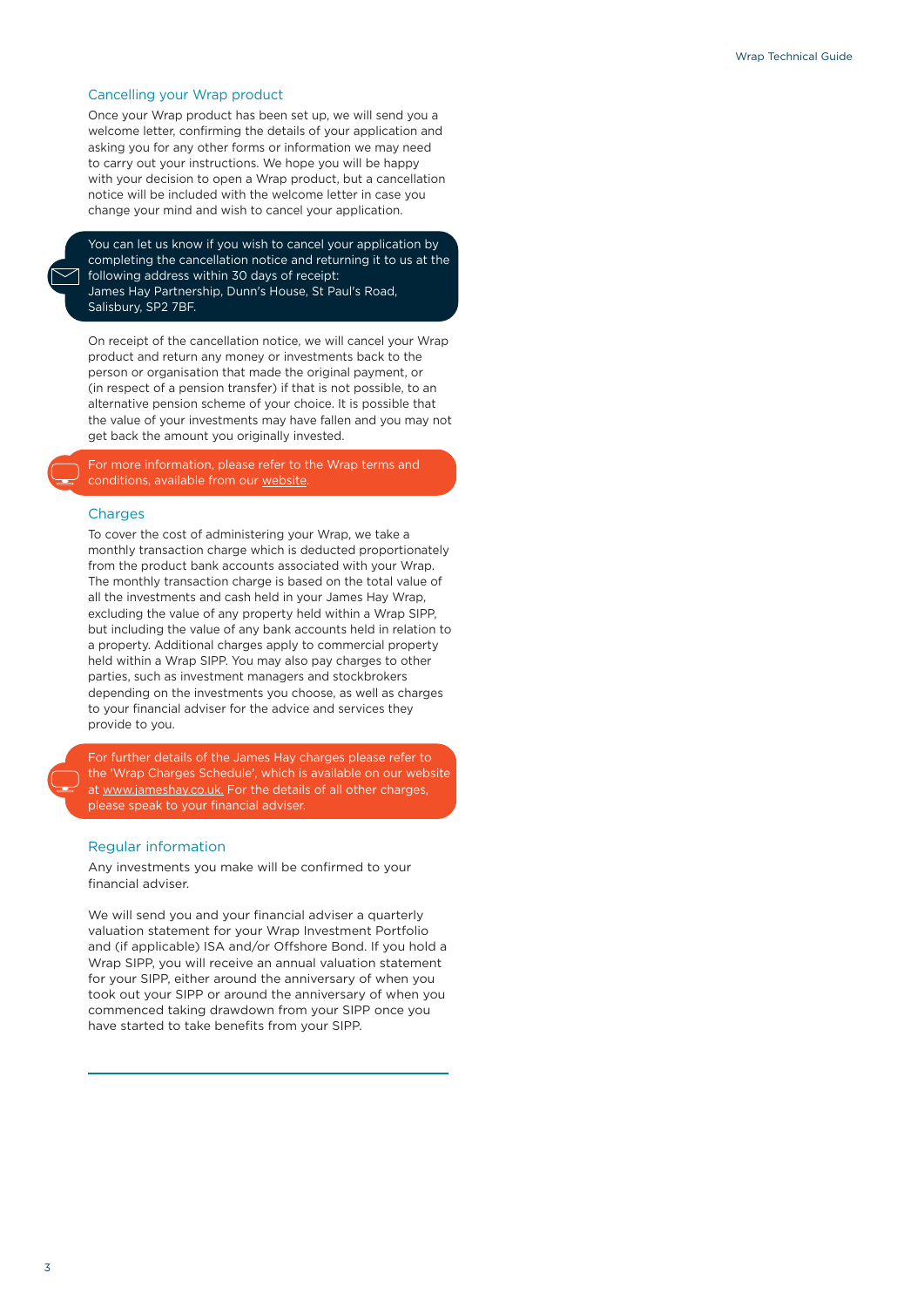## Wrap Investment Portfolio

The Wrap Investment Portfolio is an investment account which, although it has no special tax advantages, does allow you to invest in a wide range of investment types and manage them under a single product.

### Paying money in

There are no minimum or maximum limits to your Wrap Investment Portfolio, so you can invest as much as you wish at any time.

You can make payments at any time by electronic bank transfer or direct debit. Bank details, including your payment reference, for your Wrap Investment Portfolio product bank account can be found within your James Hay Online account, or from us on request.

Any money that you pay into your Wrap Investment Portfolio will be placed into the Wrap Investment Portfolio product bank account until we receive instructions to invest.

### Transferring investments in

Assets that are not held in an ISA or pension arrangement may be transferred into your Wrap Investment Portfolio either by re-registering or assigning them to the nominee company used by us.

To re-register existing investments into your Wrap Investment Portfolio, please complete the 'Request to Re-Register Investments into your Wrap Investment Portfolio Form', which is available from our [website.](https://www.jameshay.co.uk/product-literature/wrap/wrap-investment-portfolio/)

### Investing your money

The Wrap Investment Portfolio can hold a range of investments, such as stocks and shares and investment funds, although it cannot hold pension funds and offshore investments.

A detailed description of all the permitted investments is available in the 'Wrap Investment Portfolio Permitted Investments List' on our [website](https://www.jameshay.co.uk/product-literature/wrap/wrap-investment-portfolio/).

If you require specialist investment advice, you may wish to appoint an investment manager or stockbroker. A list of investment managers or stockbrokers with whom we have agreed terms of business is available on our website. You are responsible for agreeing the level of their fees and dealing costs.

If you open an account with an investment manager or stockbroker, they will settle any trades placed from cash they hold on behalf of your Wrap product. We accept no liability for any trades which are delayed if there is insufficient cash held by the investment manager or stockbroker.

#### Investing with EQi (formerly Selftrade)

EQi provides an integrated online and telephone execution-only sharedealing service. It allows you to buy and sell UK quoted securities and stocks quoted on some overseas stockmarkets.

Once your account is open, you and your financial adviser will receive a unique dealing reference, allowing trades to be placed directly with EQi. We cannot accept dealing instructions for onward transmission to EQi.

You will not need to pay James Hay dealing charges for the service unless you make more than 20 transactions in a 12-month period. If you do so, any charges incurred will be met from the relevant product bank account. However other EQi charges may apply.

For further information on the EQi sharedealing service, including the 'EQi Charges Schedule' please visit our [website](https://www.jameshay.co.uk/product-literature/wrap/wrap-investment-portfolio/).

#### James Hay Investment Centre

Through the James Hay Investment Centre, you can invest in over 3,700 funds from leading fund managers on favourable terms.

The Investment Centre provides the facility for you to invest through your Wrap product in individual collective funds from a wide range of leading fund managers.

You can view a list of the Investment Centre funds that are available for your Wrap product on our website.

Your financial adviser can buy, sell and switch Investment Centre funds via James Hay Online

If your financial adviser submits an online instruction to buy, sell or switch a fund before the cut-off time detailed on James Hay Online, we will normally carry out your instruction on the same day. If an instruction is submitted by post or fax, then provided it is received by 4pm, we will normally carry out your instruction on the next business day. For more information, please see our 'Order Transmission Policy', which is available on our website.

If you want to switch between Investment Centre funds, we need to sell your holdings in one fund and buy them in the other. We do this by selling your holding in the fund on one day and buying the holding in the new fund normally on the following business day, thereby ensuring your money remains invested as fully as possible while switching. Please note that the timing of the buy trade is dependent on us receiving details of the sale trade from the fund manager. Furthermore, we reserve the right to defer the purchase until the sale proceeds are received for any reason and without prior notice.

We will update your James Hay Online account with details of Investment Centre transactions once we have received a contract note from the fund manager. A paper confirmation will also be posted to your financial adviser except for regular trades and transactions undertaken within a Managed Portfolio Panel. These are not confirmed individually but are included in a half-yearly (for regular transactions) or quarterly (for Managed Portfolio Panel transactions) statement sent to you or your financial adviser.

You can find more information about the options available through the Investment Centre on our [website.](https://www.jameshay.co.uk/our-products-services/investments/investment-centre/) Full terms and conditions for the Investment Centre are also included [ in the 'Wrap Terms and Conditions', which can be obtained from the literature section of our website.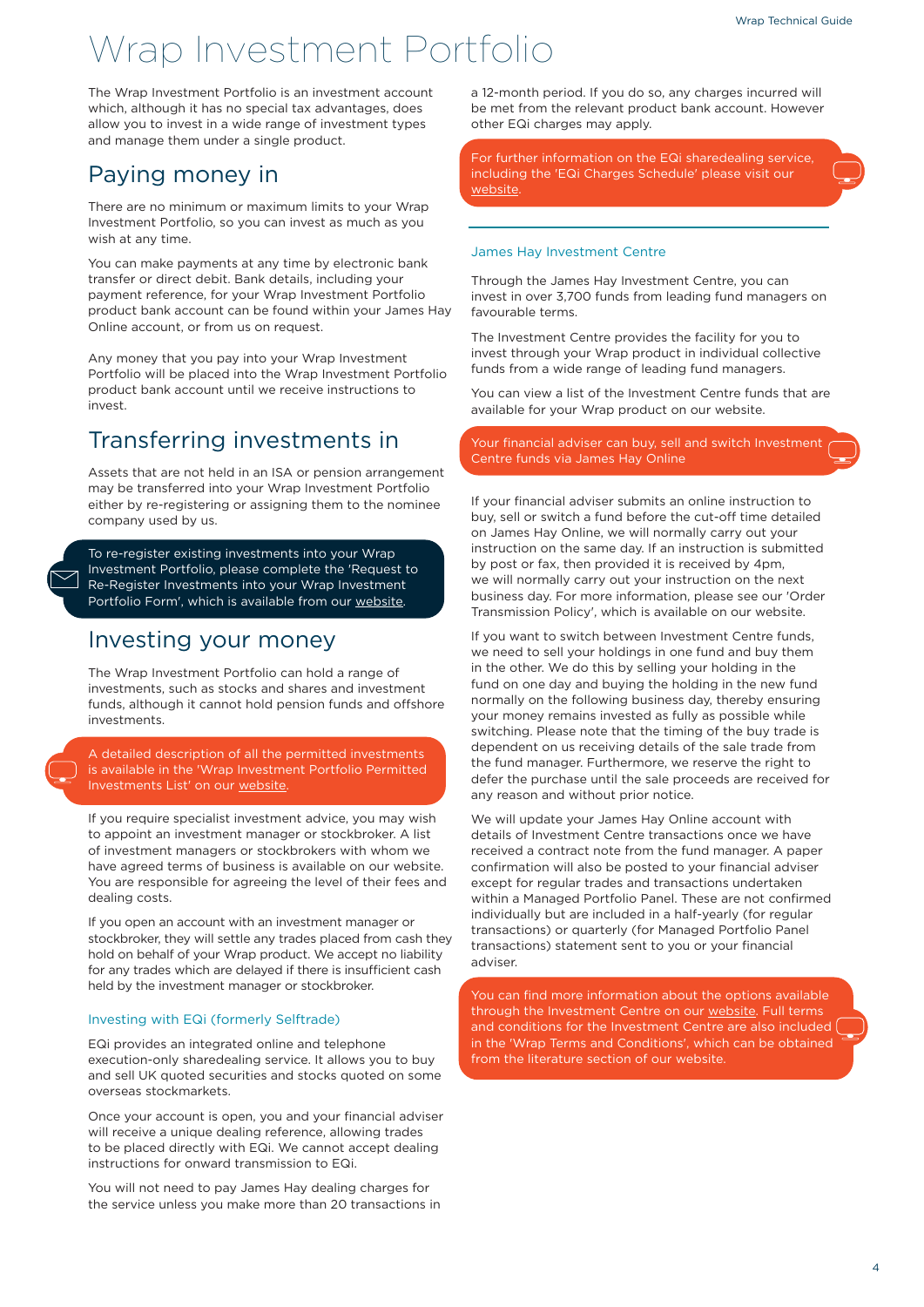If you have received advice from a financial adviser in respect of your Investment Centre purchases (including the buy element of a switch), you can cancel your investment within 14 days of receiving your cancellation notice. We will send you a cancellation notice for each investment you make, except for regular investments where you will only receive a cancellation notice when you set up the regular investment, or if you make any changes to it. If you cancel a trade, you may not get back your full investment, as the value of any units or shares bought may have fallen.

If a fund manager suspends dealing in a fund for any reason for any period of time, we will not be able to accept instructions on that fund until it is reinstated. If this happens, we will let you or your financial adviser know.

If you invest in funds via the Investment Centre, the fund manager will take a charge to cover the cost of setting up your investment and running the fund. These are normally referred to as initial and annual management charges. The charges you pay will vary depending on which funds you invest in.

Sometimes the fund manager rebates part of their annual management charge to us. If this happens we will use the amount rebated to purchase additional units for you. There are some scenarios, permitted by regulation, where instead of allocating any rebate as additional units, we may credit it to your product bank account.

#### Overseas investment risk

Please note that if you hold investments outside of the UK, due to local laws a third party nominee may not hold your investments in a way which is separately identifiable from investments of that third party or of us. In the event of their insolvency, if there is a shortfall in investments available to settle all claims, all of your investments may not be recovered, and you may share proportionately in accordance with all clients' entitlements.

#### Managed Portfolio Panel

A model portfolio held via our Managed Portfolio Panel is a defined collection of funds set up by an investment manager to achieve a predetermined investment strategy and reflect a certain risk profile.

If you wish to leave the day-to-day monitoring of your Investment Centre funds to an investment professional, we offer access to a range of model portfolios with varying risk profiles, all of which are made up of funds in our Investment Centre fund range.

Each model portfolio is managed by an investment manager who is responsible for selecting, monitoring, reviewing and rebalancing the investments that comprise the model portfolio, and for ensuring the funds contained in it reflect the design of that model portfolio.

Please be aware that you may only hold one model portfolio at any time, and that if you hold a model portfolio via the Managed Portfolio Panel, you will not be able to hold any other Investment Centre funds.

We will provide you with a periodic report, based on the investments connected to your chosen model portfolio, on a quarterly basis. These reports will provide you with information such as investment values, transactions and the performance of your model portfolio during this period.

To set up a model portfolio via the Managed Portfolio Panel, your financial adviser will need to agree to the terms of business of the investment manager whose portfolio they wish to use, and they will then be able to appoint the investment manager on your behalf using [James Hay Online](https://www.jameshay.co.uk/online-and-in-control)

Once the investment manager has been appointed, we will buy or sell units in funds to ensure you are invested in the funds and proportions as specified by the investment manager for that model portfolio.

#### Investment managers and stockbrokers

You may wish to use the services of an investment manager or stockbroker to buy and sell (trade) individual stocks and shares on your behalf. An investment manager usually offers different types of services including:

- **Discretionary service** the investment manager will manage your investments based on the strategy agreed with you, without consulting you on individual trades.
- **Advisory service** the investment manager will advise you on what trades to place but will need to get your agreement before placing a trade.
- **Execution only service** the investment manager or stockbroker will act on your instructions when placing trades and will not provide advice.

You can use the services of our panel stockbroker if you require an execution only service. However, you may also choose a non-panel stockbroker or, if you require a discretionary or advisory service, an investment manager.

Any investment manager or stockbroker you wish to use must be based in the UK, regulated by the Financial Conduct Authority (FCA) and be willing to agree to our operational requirements. We have a list of investment managers and stockbrokers with whom we currently have agreements, and this is available on our website.

To set up an investment manager or stockbroker account, please read the investment manager's or stockbroker's own terms and conditions and then complete the investment manager's application form and our 'Investment Manager Appointment Form', available on our [website.](https://www.jameshay.co.uk/product-literature/wrap/wrap-sipp/) Upon receipt of these forms, we will set up the account on your behalf.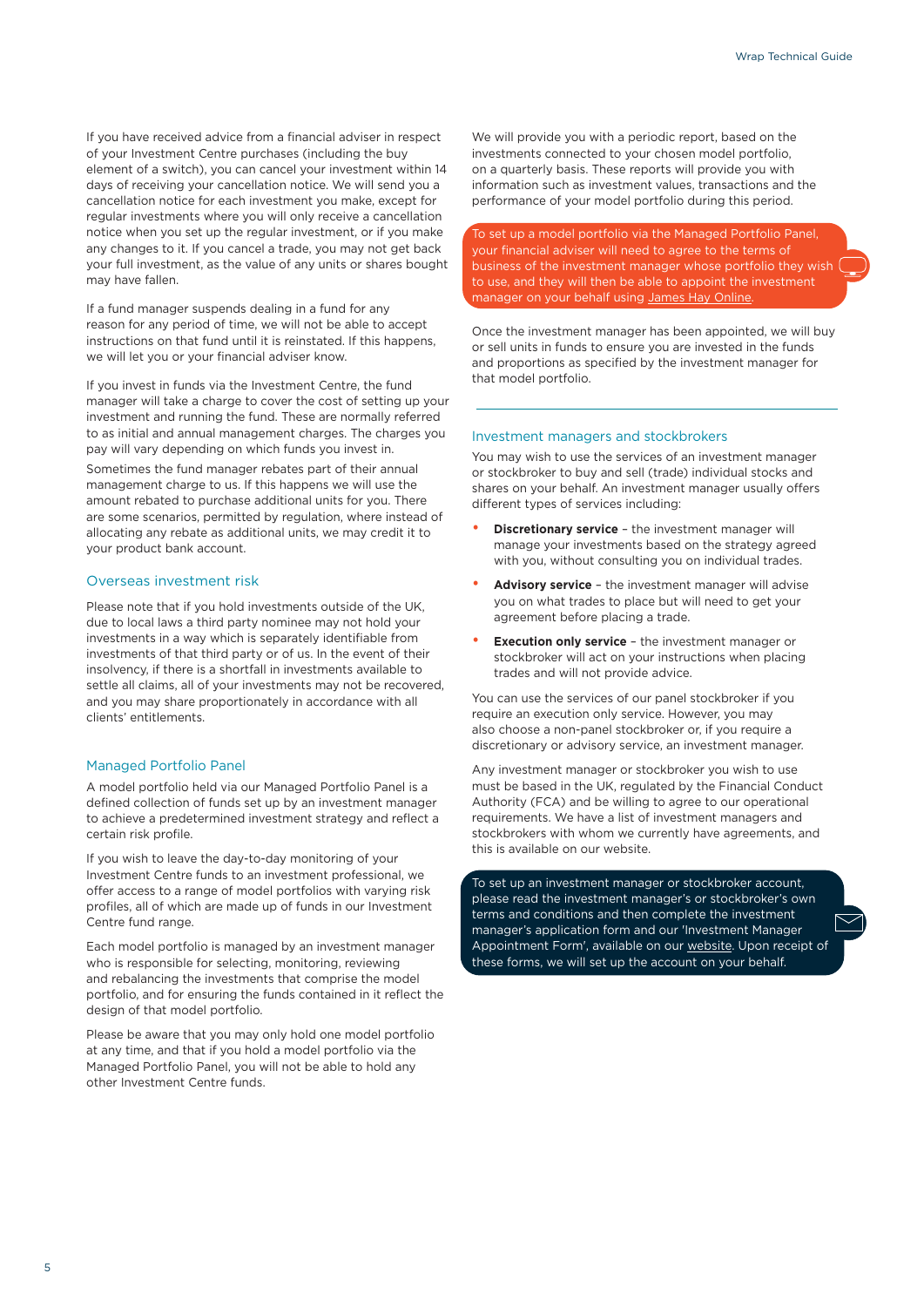We will confirm to you once the account has been set up, and you or your financial adviser can then place trades directly with them.

The investment manager or stockbroker will apply charges for trading in stocks, shares and other investments and for holding cash on your behalf. If the investment manager holds cash on your behalf, they will take their charges from this cash or we may pay their charges from your product bank account. Please read the investment manager's or stockbroker's literature to check you are happy with the level of their charges before applying for an account.

Please note: Should an investment manager or stockbroker business fail and be unable to return some or all of your money or investments to you, you may be covered under the Financial Services Compensation Scheme (FSCS) up to the relevant compensation limit, which is currently £85,000 for money and investments held by them. Please ask your chosen investment manager or stockbroker for further information regarding how the FSCS covers them.

For full details of the range of investments permitted under your Wrap Investment Portfolio, please refer to the 'Wrap Investment Portfolio Permitted Investments List', a copy of which is available on our [website.](https://www.jameshay.co.uk/product-literature/wrap/wrap-sipp/)

#### Other whole of market investments

This covers most other types of investments, which do not fit within one of the other categories, including:

- Collective investment funds not available on the Investment Centre
- Structured products
- Insurance company managed funds
- National Savings and Investments (NS&I) products
- Investment grade gold bullion.

To buy or sell these types of funds directly, you can complete the 'Instruction to Trade Form' available on our [website,](https://www.jameshay.co.uk/product-literature/wrap/wrap-sipp/) and send this to us along with any additional documentation that the fund provider may require.

#### Tax

The Wrap Investment Portfolio is not a tax privileged product. The tax you pay will depend on the type of investments that you hold and your personal circumstances. At the end of each tax year, we will provide you with all the relevant information that you will need to include in your self-assessment tax return. For further information, please speak to your financial adviser.

### Taking money out

You can withdraw any amount at any time from your Wrap Investment Portfolio, as a single lump sum or on a regular basis.

To set up a regular withdrawal from your Wrap Investment Portfolio, please complete and submit the 'Regular Withdrawal Request Form' available from our [website.](https://www.jameshay.co.uk/product-literature/wrap/wrap-investment-portfolio/) Regular withdrawals will be paid by electronic transfer to a bank account in your name.

Single lump sums can be requested in writing, by post, fax or secure message sent through [James Hay Online.](https://www.jameshay.co.uk/online-and-in-control) Lump sum payments will be made by electronic transfer to a bank account in your name.

#### Monitoring your Wrap Investment Portfolio

You can log on to our secure website, James Hay Online, at any time to see a current valuation of your Wrap Investment Portfolio.

Every three months, we will also send you a statement showing the value of your Wrap Investment Portfolio and the transactions carried out over the past three months.

### On death

If you die, your Wrap Investment Portfolio will form part of your estate. Once we receive proof of title, we will follow the instructions of your personal representatives. We will pay any remaining cash balance together with interest earned up to the date we close the Wrap Investment Portfolio, or if requested, we will transfer the investments held in the Wrap Investment Portfolio, in accordance with their instructions.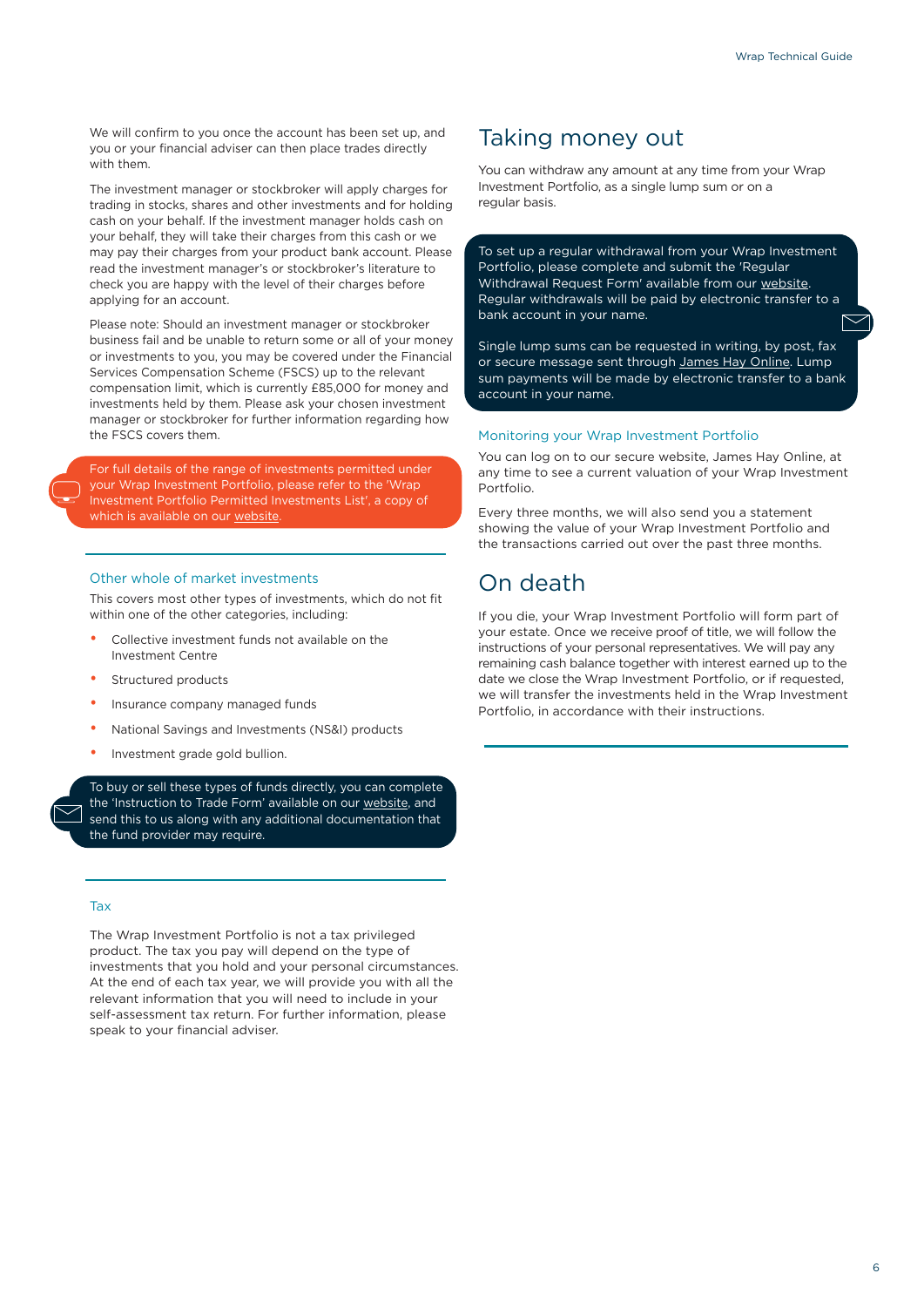## Wrap ISA

The Wrap ISA is an Individual Savings Account that works like a normal savings account, except it has special tax advantages.

#### Types of ISA

There are limits on the number of ISAs you can hold and the amount of money you can pay in to them.

Under the ISA Regulations, there are four types of ISA:

- Cash ISA
- Stocks and shares ISA
- Innovative finance ISA
- Lifetime ISA.

In each tax year, you may subscribe to one cash ISA, one stocks and shares ISA, one innovative finance ISA and one lifetime ISA.

The Wrap ISA is a stocks and shares ISA as defined under ISA Regulations.

For the 2022/23 tax year, the ISA allowance is £20,000. You can split the amount you pay into an ISA between a cash ISA, a stocks and shares ISA, an innovative finance ISA and a lifetime ISA (up to a maximum of £4,000 and subject to age restrictions) as you choose, up to the £20,000 limit. For example, you could put £5,000 in a cash ISA, £4,000 in a lifetime ISA and £11,000 in a stocks and shares ISA. If you do not use the ISA subscription limit in any tax year you cannot carry it forward or add it to the limit of the next tax year.

#### Tax

All investment income and capital growth within your Wrap ISA is free of UK taxes, except for the 10% tax deducted at source on UK dividends, which is non recoverable.

### Making a subscription

As long as you keep within your annual allowance, you can invest lump sums whenever you wish, or pay a regular monthly amount.

To make a single or regular subscription to your Wrap ISA, please complete and submit the 'Supplementary ISA Subscription Form' from our [website](https://www.jameshay.co.uk/product-literature/wrap/wrap-isa/).

Subscriptions can be paid by electronic bank transfer, direct debit, or you can request for money to be transferred in to your Wrap ISA from your Wrap Investment Portfolio. Bank details, including your payment reference, for your Wrap ISA product bank account can be found within your James Hay Online account, or from us on request.

### Transferring in an existing ISA

You may transfer all of your current year's ISA, or part or all of a previous year's ISA, at any time, provided that the transfer is in accordance with the regulations applying to ISAs and your existing ISA manager agrees to the transfer. A transfer may be made in cash or by re-registering assets depending on your ISA manager's agreement. You will need to check with your existing ISA manager whether they will take a charge to sell the assets and transfer the money in cash or to re-register the assets.

To arrange the transfer of your existing ISA into your Wrap ISA, please complete and submit the 'ISA Transfer Request Form', available from our [website.](https://www.jameshay.co.uk/product-literature/wrap/wrap-isa/)

### Investing your money

Any subscriptions made into your Wrap ISA will be held in the ISA product bank account, until you provide investment instructions to us.

You can invest in collective investment schemes, such as unit trusts and OEICs, through our Investment Centre. We also offer a stockbroker service through which you can invest in stockmarket traded investments, including shares and fixed interest securities quoted on any stock exchange recognised by HMRC.

For full details, please read the 'Wrap ISA Permitted Investments List' available from our [website.](https://www.jameshay.co.uk/product-literature/wrap/wrap-isa/) This also explains which investments fit into which module within your Wrap ISA.

Please note that due to HMRC reporting requirements, under the Wrap ISA we are unable to offer access to investment managers.

#### Overseas investment risk

Please note that if you hold investments outside of the UK, due to local laws a third party nominee may not hold your investments in a way which is separately identifiable from investments of that third party or of us. In the event of their insolvency, if there is a shortfall in investments available to settle all claims, all of your investments may not be recovered, and you may share proportionately in accordance with all clients' entitlements.

### Taking money out

You can withdraw any amount, or close the account, at any time. Withdrawals can be made on a regular basis, or as a single lump sum, and you can choose which underlying investments are sold to make the payment (though the fund manager may take a charge for this). There is no minimum amount that must remain in your Wrap ISA.

If you withdraw an amount from your Wrap ISA, you can only reinvest that amount back into an ISA if you have available unused subscription allowance for that tax year.

You can make withdrawals or close the account by writing to us or sending us a secure message from your [James Hay Online Account](https://www.jameshay.co.uk/online-and-in-control).

If you would like to make withdrawals on a regular basis, you will need to notify us at least 14 business days before the date of the first payment. Regular withdrawals will be transferred by electronic transfer to a bank account in your name. Lump sum payments will be made by electronic transfer to a bank account in your name.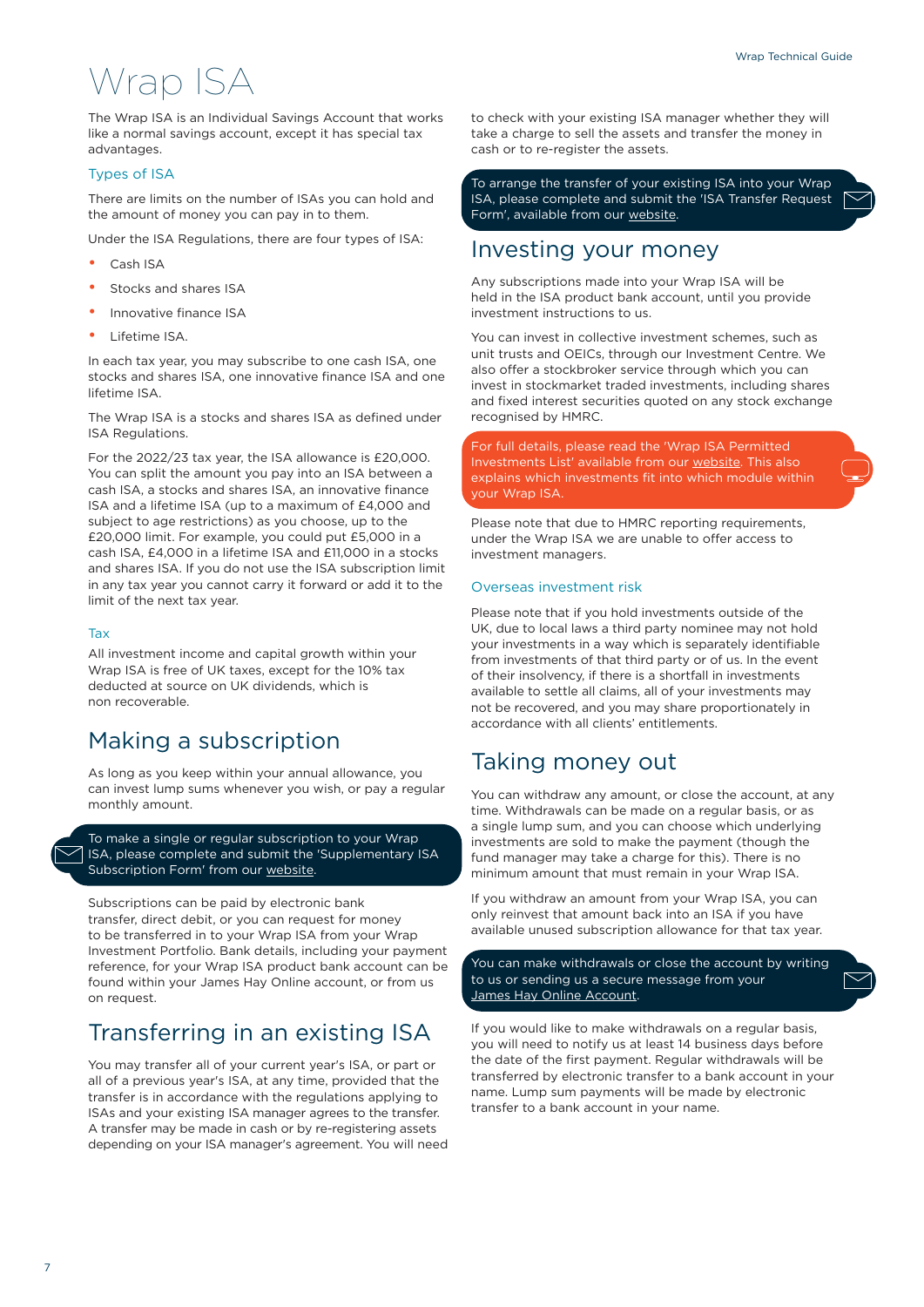### On death

If an ISA account holder dies, the investments remain sheltered from tax as a 'continuing account of a deceased investor', until the earlier of:

- the completion of the administration of the deceased's estate
- the closure of the ISA account, or
- the third anniversary of the ISA account holder's death.

During this period, no new subscriptions can be made to the account, and it normally cannot be transferred to another ISA manager.

On receiving appropriate proof of title, such as probate, we will pay in accordance with the instructions of your personal representatives the balance together with any interest earned up to the date we close the Wrap ISA.

The proceeds from your Wrap ISA will form part of your estate for inheritance tax purposes.

If on your death you have a surviving spouse or civil partner, they will be able to invest an amount into their ISA in addition to their usual allowance, referred to as Additional Permitted Subscriptions (APS). The APS can be funded from ISA assets or cash that they inherit or, if in cash, from their own resources.

The APS limit is the value of the ISA investments either:

- at the date of death of the ISA account holder, or
- at the point when the account ceases to be a continuing deceased's account (i.e. when the ISA is closed after investments are distributed to the estate, or the third anniversary of the ISA account holder's death whichever is earlier).

The surviving spouse or civil partner can choose which value to use, but once they have done so, they cannot change their mind.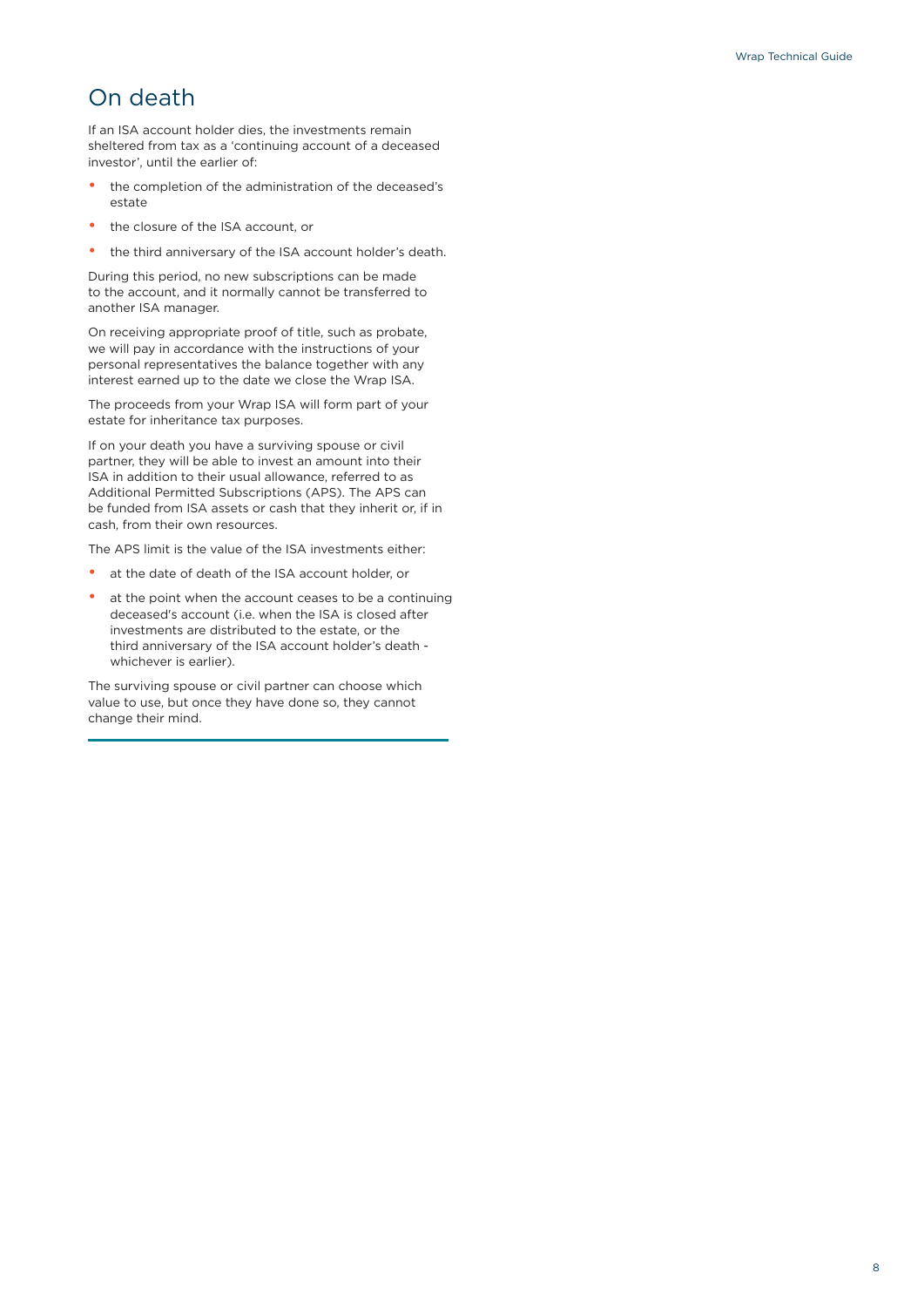## Wrap SIPP

A Self Invested Personal Pension (SIPP) is a pension product that allows individuals to invest in a range of investments permitted under HMRC rules and benefit from a range of tax advantages.

### Putting money into your Wrap SIPP

You can put money into your Wrap SIPP by:

- making personal contributions
- someone making contributions on your behalf, for example, a family member (referred to as a third party in this document) or your employer
- transferring in pension savings that you have already built up in pension schemes elsewhere.

### Contributions

#### Personal contributions

You can pay as much or as little as you want into your Wrap SIPP, although there are limits on the amount that will attract tax relief (see further details in the Tax Relief section). You can make single or regular contributions and you can stop, restart, increase or decrease your regular contributions at any time. Regular contributions can be set up on a monthly, quarterly, half-yearly or annual basis via direct debit.

You can make contributions to your Wrap SIPP up until the age of 75. After this point, all contributions to your Wrap SIPP must stop.

Please note that if a third party is making contributions on your behalf, we will not be able to accept any money from them until we have completed an identity check on the third party. This is to ensure we comply with the UK Money Laundering regulations.

To make a single contribution, please contact your bank to arrange an electronic transfer (BACS, CHAPS, Faster Payment) from your bank account to your SIPP bank account. Your SIPP bank account details can be found on the 'Trustee Cash' section of your James Hay Online Account. When making a contribution by electronic transfer, please ensure that you always quote the correct payment reference, to ensure that the money is promptly allocated to your SIPP bank account.

If details of the contribution were not included on your Wrap SIPP application, please complete and submit the 'SIPP Supplementary Contribution Form' from our website.

To set up a regular contribution, please also complete the Direct Debit Mandate attached to the form and send it to us. We will set up the direct debit with your bank.

Please allow 10 business days for us to set up the direct debit.

#### Employer contributions

Your employer can make single or regular contributions into your Wrap SIPP. If they are paying regular contributions they will need to complete the Employer Payment of Contributions Declaration section of the 'SIPP Supplementary Contribution Application Form' which is available on our website. This confirms that the employer will pay contributions to James Hay by the 19th (the 'due

date') of the month following the end of the calendar month in which the contributions were deducted from your salary.

Once the form has been signed and the direct debit has been set up, we are obliged to notify The Pensions Regulator if contributions are missed or received after the due date.

For the purposes of setting up the direct debit, we will use the first contribution date as the ongoing collection day for the contribution.

To make a single employer contribution, please ask your employer to arrange an electronic bank transfer (BACS, CHAPS, Faster Payment) from their bank account to us. If details of the contribution were not included on your Wrap SIPP application, please complete and submit the 'SIPP Supplementary Contribution Form' from our [website](https://www.jameshay.co.uk/product-literature/wrap/wrap-sipp/).

To set up a regular employer contribution, ask your employer to also complete the Direct Debit Mandate attached to the form and send them to us.

#### Tax relief

You may be eligible for tax relief on your contributions. If you are entitled to tax relief, we will reclaim the basic tax relief from HMRC on your behalf and add it to your Wrap SIPP. It takes between 7 and 11 weeks for tax relief claims to be credited to your SIPP bank account.

If you are a higher rate tax payer, you may be able to claim the difference between the basic tax rate and the higher tax rate on your tax return or by contacting HMRC.

#### **Eligibility**

Your eligibility for tax relief will depend on a number of factors including:

- your residential status and earnings
- how much you decide to contribute.

If you are a UK resident you will be able to receive tax relief on any gross contributions of up to 100% of your earnings each tax year.

Even if you have no earnings you can still contribute up to £3,600 gross each tax year and claim tax relief on your contributions.

If you open your Wrap SIPP and later cease to be a UK resident then you will continue to be able to receive tax relief on the first £3,600 of your contributions for the first five years that you become non resident. If you become a UK resident at a later date, you will be able to receive tax relief on your contributions in the normal way.

If you are a non-UK resident you will not be eligible for tax relief on any contributions you make.

#### Tax relief on third party contributions

We treat third party contributions as personal contributions and so we will reclaim basic rate tax relief where this is applicable.

#### Employer contributions and tax relief

Employer contributions are treated as 'gross' contributions and we therefore do not reclaim tax relief on them.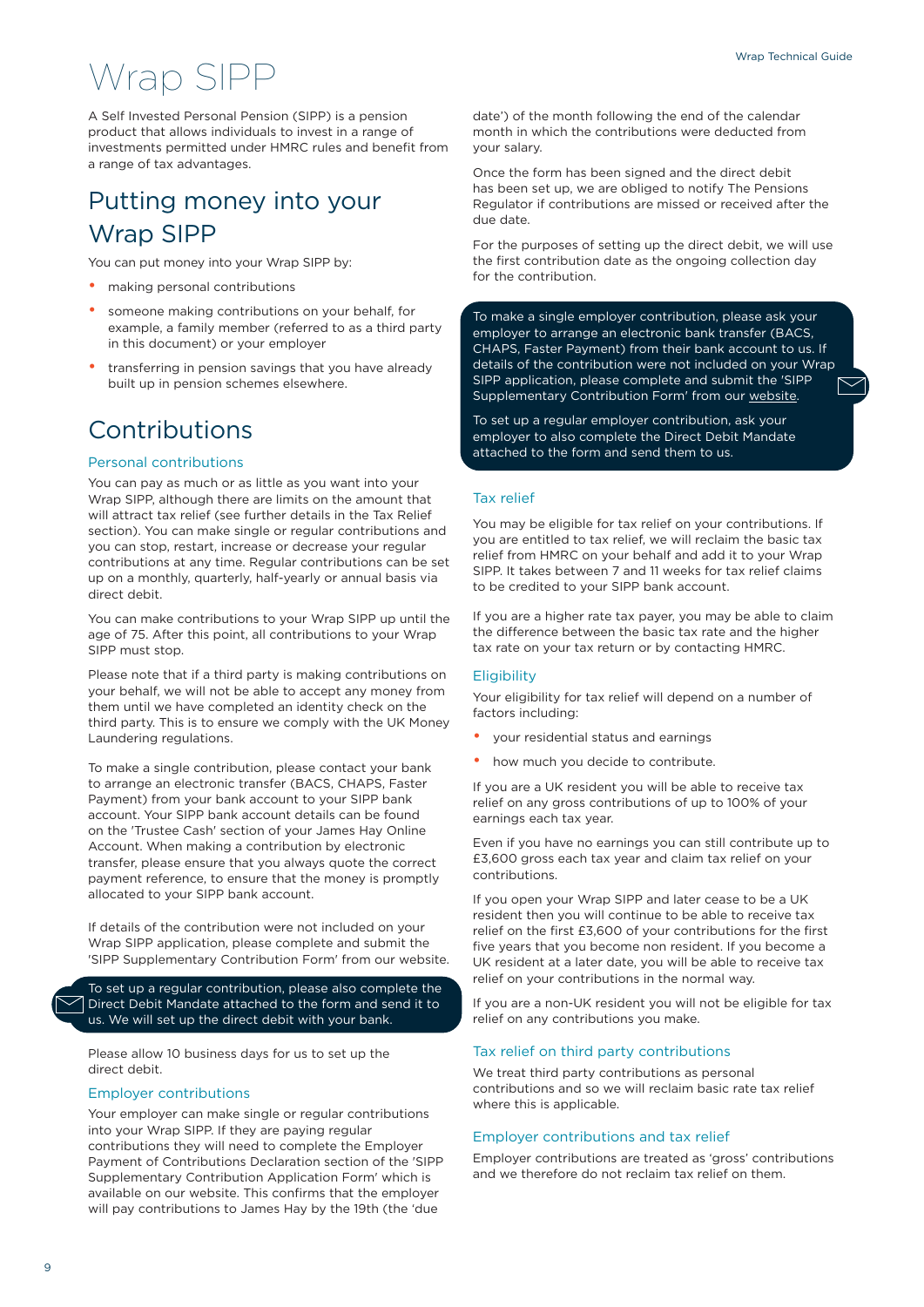#### Exceeding your personal tax relief limit

You are obliged by law to declare your contributions to HMRC on your annual tax return. If HMRC notifies us that the contributions you have paid exceed your personal tax relief limit for the year (meaning the higher of your earnings in the tax year or £3,600), then depending on your wishes, we will either:

- repay the excess contribution back to you after basic rate tax relief on it has been deducted and returned to HMRC (please note that we cannot normally refund contributions under any other circumstances); or
- record the excess contribution separately within your Wrap SIPP (please note that any contributions that exceed your personal tax relief limit will not attract any tax relief).

When testing whether a person has exceeded their personal tax relief limit in a tax year, HMRC will ignore contributions made in that tax year if the person making the contribution has suffered from severe ill health or has died.

#### Levels of tax relief for the 2022/23 tax year

Basic rate tax relief is 20%. Therefore, for every £100 of contribution you wish to make to your Wrap SIPP, you will only need to contribute £80 and we will claim basic rate tax relief of £20 from HMRC on your behalf and add it to your Wrap SIPP.

If you are a Scottish resident (as determined by HMRC) your tax rate may differ. For example, you may be liable to income tax at no more than the Scottish starter rate of 19%. For the 2022/23 tax year we will still claim tax relief of 20% where applicable. HMRC has stated that it will not recover the difference between the Scottish starter rate and the Scottish basic rate for the 2022/23 tax year.

The Welsh government has the power to amend the rate of income tax paid by Welsh residents, and if they do, this may impact the amount of tax we can reclaim on contributions made by Welsh residents. The Welsh government has indicated that they will not amend the rate of income tax for the 2022/23 tax year.

If you pay a higher rate of tax, you will need to claim the difference between the basic rate of tax and the higher rate of tax that you pay via your tax return or by contacting HMRC.

#### The annual allowance

The annual allowance limits the tax privileges applicable to your contributions in a tax year. If you exceed the annual allowance, you will be subject to an annual allowance tax charge which effectively cancels out the tax relief received on the amount above the annual allowance.

In the 2022/23 tax year, the annual allowance is £40,000. The £40,000 limit includes contributions made by you, your employer and any third parties.

If you have a defined benefits pension scheme (where the pension benefits at retirement depend on your earnings history and your length of service with a particular employer), the annual value of any increase in your benefits will also count towards the annual allowance.

If you have adjusted income (that is your total income before the deduction of personal allowances or reliefs) of more than £240,000 per annum, your annual allowance will be reduced by £1 for every £2 of income above £240,000 with a maximum reduction to £4,000.

Your annual allowance will not be affected by:

- transfer values received from other pension arrangements
- pension debits and credits from a divorce settlement.

It is possible for any unused annual allowance to be carried forward for up to three years.

#### The money purchase annual allowance

If you wish to take money out of your Wrap SIPP (or any other money purchase pension you may have) then whilst you can continue to make contributions, you may be subject to the Money Purchase Annual Allowance (MPAA). The MPAA for the 2022/23 tax year is £4,000. If you contribute more than the MPAA, then you will be subject to an annual allowance tax charge that effectively cancels out the tax relief received on the amount above the MPAA.

The money purchase annual allowance rules will apply to you if one of the following occurs:

- You take an income from a flexi-access drawdown fund, including receiving payments from a short-term annuity provided from a flexi-access drawdown fund
- You receive an uncrystallised funds pension lump sum
- You notify your scheme administrator that you wish to convert your pre-6 April 2015 capped drawdown pension fund to a flexi-access drawdown fund and you subsequently take an income from that fund
- You take more than the permitted maximum for capped drawdown from a pre-6 April 2015 capped drawdown pension fund
- You receive a stand-alone lump sum and you are not entitled to enhanced protection.

In addition, you will be subject to the money purchase annual allowance rules if you had a valid flexible drawdown declaration accepted by a scheme administrator before 6 April 2015.

The money purchase annual allowance rules will not apply if one of the following occurs:

- You receive a tax-free pension commencement lump sum but do not take an income
- You receive a trivial commutation lump sum
- You receive a small pots lump sum
- You are in receipt of a scheme pension
- You are in receipt of a lifetime annuity
- After 6 April 2015, you take no more than the permitted maximum for capped drawdown from a pre-6 April 2015 drawdown pension fund.

It is not possible for unused MPPA to be carried forward to future years. The rules around triggering the MPAA are complex and if you think they may apply to you, we recommend that you obtain professional financial or tax advice.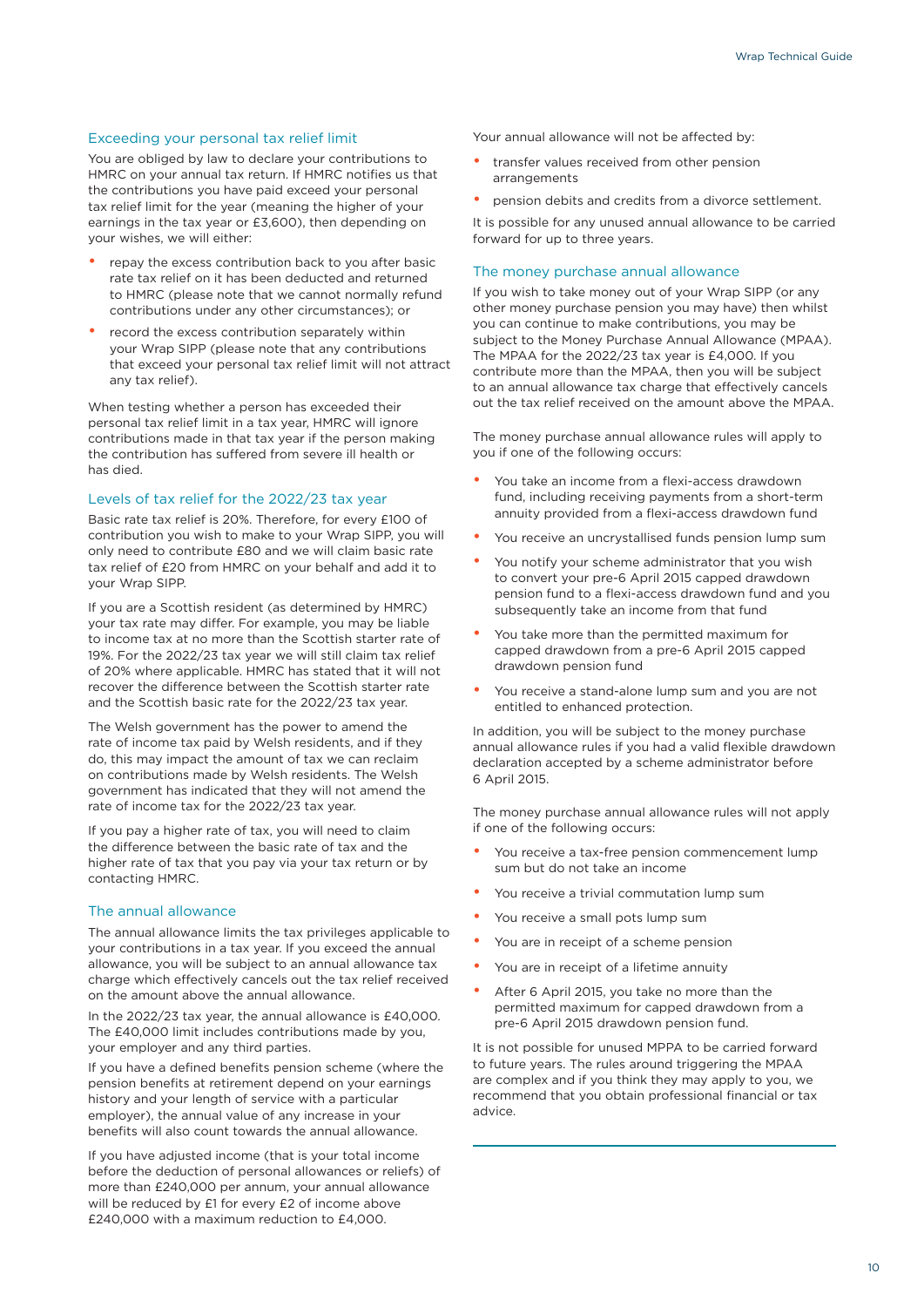### Transfers in

Your Wrap SIPP can be used to consolidate pension savings you hold with other pension providers, even if you do not want to make any other contributions into it. By doing so, you may find it easier to monitor and manage your pension savings if they are all in the same place.

You can transfer in pension savings from any other UK registered pension scheme, such as a personal pension or an employer pension scheme. You may also be able to transfer in pension savings from a qualifying recognised overseas pension scheme (QROPS).

Any transfer is subject to both our acceptance and the agreement of the administrators of the transferring scheme. We strongly suggest that you obtain financial advice before instructing any form of pension transfer.

If you wish to transfer existing pension benefits to a Wrap SIPP, the trustees of the transferring scheme will calculate a transfer value which, they will pay to us in cash. However, a transfer from an existing pension could include investments which can become part of your Wrap SIPP - this is known as an in-specie transfer.

Please note that we will not accept pension transfers from defined benefit pension schemes (also known as final salary schemes) or from defined contribution schemes (occupational money purchase schemes) that contain safeguarded benefits, or schemes that have any other protected benefits, unless you have received advice from an appropriately qualified financial adviser, and the adviser recommends that you proceed with the transfer. This requirement applies to all such transfers regardless of the amount.

#### Tax

Transferring savings from other pension schemes into the Wrap SIPP is not treated in the same way as a personal contribution and will not affect your tax relief position in any way. However, we recommend you seek financial advice before instructing a transfer.

#### Block transfers

HMRC rules allow for some of your existing scheme specific benefits (such as an entitlement to retire at an earlier age, or a pension commencement lump sum in excess of 25%) to be protected if you transfer your scheme pension benefits to your Wrap SIPP. However, certain requirements must be met, including what is referred to as a 'block transfer', where you and another member of the transferring scheme must transfer your total pension rights at the same time as a single transaction.

Subject to these requirements being met and the transferring scheme agreeing that the transfer can be made as a block transfer, we are able to accept block transfers. Benefits from this type of transfer will be kept in a separate Wrap SIPP arrangement.

#### Arranging a transfer in

If you wish to make a cash transfer in, you or your financial adviser can submit a request through [James Hay Online](https://www.jameshay.co.uk/online-and-in-control).

We will contact the trustees of the transferring scheme to obtain the discharge papers on your behalf, or you can provide them to us. Once the discharge papers have been completed, the transferring scheme will calculate a transfer value which, they will pay to us in cash.

Should you wish to transfer existing pension funds without first disinvesting to cash, you can complete a 'SIPP In-specie Transfer In Form' from our [website](https://www.jameshay.co.uk/product-literature/wrap/wrap-sipp/) and send it to us.

The advantage of making an in-specie transfer is that you may avoid selling and buying costs, and your money can continue to benefit from uninterrupted investment performance. It may not always be possible to make an in-specie transfer, as this will depend on the investments held in your existing pension scheme.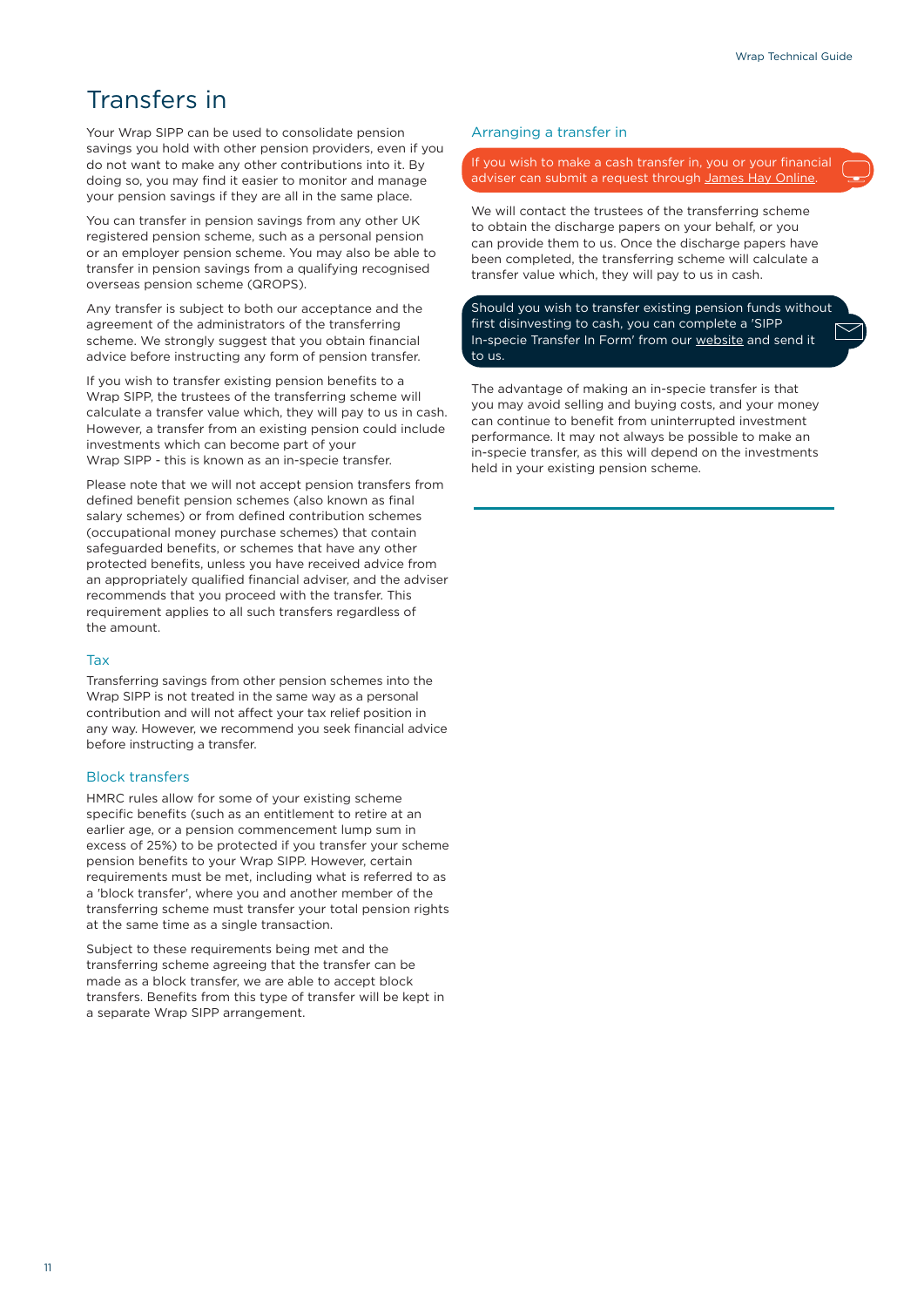### Investing your money

You can invest your money in a number of different ways through the Wrap SIPP depending on how much you are investing, how long you want to invest it for, and the level of risk you want to take with your capital.

For more information on the types of risks associated with different types of investments, please read the 'Guide to Investment Risk' document available on our [website.](https://www.jameshay.co.uk/information/popular-links/investments-understanding-the-risks/)

#### SIPP bank account

All money for our SIPP members is held in a pooled bank account held in the name of the SIPP's trustee, James Hay Pension Trustees Limited. Your SIPP's share of this pooled bank account is referred to as your SIPP bank account.

Some investors choose to maintain a cash balance in their SIPP bank account for the payment of charges or benefits. Whilst we would suggest a minimum balance of £1,000 is maintained (or more if you are taking an income), the SIPP bank account is not designed for long term investment. If you wish to invest your money to receive a higher rate of interest, whilst at the same time protect it from the ups and downs of investments funds, we offer a range of fixed term deposit accounts.

#### Fixed term deposits via our Cash Panel

If you wish to invest in cash you can hold cash deposit accounts within your Wrap SIPP via our Cash Panel. We offer a range of cash deposit accounts from a variety of leading banks. The minimum starting deposit is £25,000 and terms ranging from 6 months to 60 months are available.

To apply for a fixed term deposit account, you should read the fixed term deposit provider's terms and conditions, available from our [website](https://www.jameshay.co.uk/information/popular-links/investments-understanding-the-risks/), and then complete the relevant provider's application form. This can be sent to us via secure message, post or fax and we will arrange the fixed term deposit for you.

The rate of interest you receive will be the prevailing rate on the date the money is deposited with the deposit provider. This will be between two and five business days after we have received your application form.

Once your application has been accepted, your financial adviser will be sent confirmation of the new account, along with the interest rate and maturity date for your cash deposit.

If you invest in a cash deposit over a fixed term, please note that you will not be able to access your cash during the term.

Please note: Should a fixed term deposit provider's business fail and they are unable to return some or all of your money, you will be covered under the Financial Services Compensation Scheme (FSCS) up to the relevant compensation limit, which is currently £85,000. This limit would include any money you may hold with the deposit provider outside your SIPP as well.

#### James Hay Investment Centre

The Investment Centre is our in-house fund platform that allows you to invest in a variety of collective investment schemes that we refer to as 'funds'. Through the Investment Centre you can invest in up to 3,700 funds from leading fund managers on favourable terms. We have negotiated competitive discounts on the initial management charges made by the fund managers in their fund prices, reducing the cost of each investment.

The available funds are listed on the 'Wrap Funds List', which is available on our website.

Your financial adviser can buy, sell and switch Investment Centre funds via James Hay Online

If you or your financial adviser submits an online instruction to buy, sell or switch a fund before the cut-off time detailed on James Hay Online, we will normally carry out your instruction on the same day.

For more information, please see our 'Order Transmission Policy', which is available on our website.

You can find more information about the options available through the Investment Centre, including how to switch funds, and cancel your investments, on our [website.](https://www.jameshay.co.uk/our-products-services/investments/investment-centre/)

#### Managed Portfolio Panel

We offer access to a range of investment managers that have constructed numerous portfolios with varying risk profiles, which are made up of funds in our Investment Centre fund range. Your financial adviser will need to have agreed to the terms of business of the investment manager whose portfolio they wish to use and will then be able to appoint the investment manager on your behalf using James Hay Online.

Please be aware that you may only hold one model portfolio in your Wrap SIPP at any time, and that if you hold a model portfolio via the Managed Portfolio Panel, you will not be able to hold any other Investment Centre funds.

For more information on the Managed Portfolio Panel, please see the section 'Investing your money' under the Wrap Investment Portfolio section of this guide and the 'Managed Portfolio Panel Terms and Conditions' available on our website.

#### Investment managers and stockbrokers

You may wish to appoint an investment manager or stockbroker, should you need specialist investment advice.

Any investment manager or stockbroker must be based in the UK, regulated by the FCA and agree to our operational requirements. You will be responsible for agreeing the level of their fees and dealing costs. It is your responsibility to ensure that your investment manager or stockbroker is holding sufficient cash before you place any trades. Therefore please read the investment manager's or stockbroker's own terms and conditions.

To set up an investment manager or stockbroker account, please complete the investment manager's application form and our 'Investment Manager Appointment Form', available on [ our [website](https://www.jameshay.co.uk/product-literature/wrap/wrap-sipp/). Upon receipt of these forms, we will set up the account on your behalf.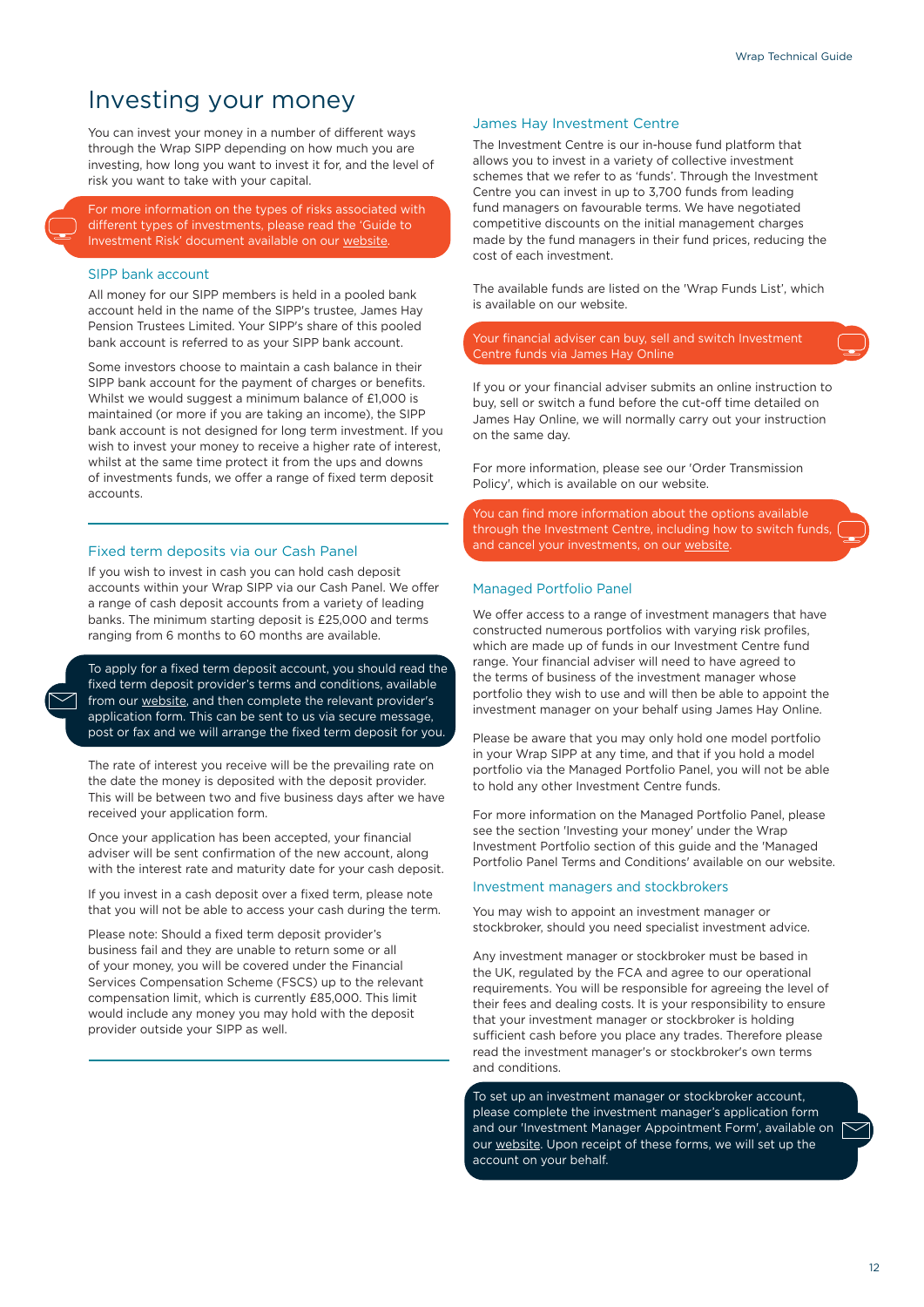#### Other whole of market investments

In your Wrap SIPP you can also invest in a wide range of assets which include:

- Collective investment funds not available on the Investment Centre
- Structured products
- Insurance company managed funds
- National Savings and Investments (NS&I) products
- Investment grade gold bullion.

To buy or sell these types of funds directly, you can complete the 'Instruction to Trade Form' available on our [website](https://www.jameshay.co.uk/product-literature/wrap/wrap-sipp/) and send this to us along with any additional documentation that the fund provider may require.

#### Investing in commercial property/land

You can invest in commercial property and land in the UK, which may be purchased by your Wrap SIPP. You cannot buy a residential property using your Wrap SIPP.

To help with your purchase, you may be able to borrow up to 50% of the value of your Wrap SIPP at a commercial rate of interest from a commercial lender in the UK.

In order to purchase the property, you will need to arrange for various reports and documents to be forwarded to us. During the time the property is owned in your Wrap SIPP, you will be asked to arrange for valuation reports to be carried out by a qualified surveyor, and may be asked to pay additional fees for certain services that may be required, such as a lease renewal or buy-out.

Since the ownership of commercial property involves ongoing liabilities, particularly if the property falls vacant, you must ensure that sufficient money is available to meet any property costs at all times. The property must be managed in accordance with commercial practice and no concessions can be given because you or a party connected to you is the tenant.

If you want to buy a commercial property or land, please refer to the 'Commercial Property Purchase and Maintenance Guide' which explains the process and our requirements. Once you are ready to proceed, please complete the 'SIPP Commercial Property Questionnaire' and forward it to us together with all the necessary supporting documentation as outlined in the guide.

Before selling your property please refer to the 'Commercial Property Disposals Guide', which explains the process and our requirements. Once you are ready to dispose of the property, please complete the Disposal Form included in the guide and forward it to us.

#### Risks to consider

Purchasing a property in a SIPP is one of the most complex investments you can make, and therefore you should fully consider the risks and obligations this type of investment imposes.

If you purchase the property with the assistance of a loan from a commercial lender, the interest rate on the loan may increase and your loan repayments may go up.

Any tenant of the property may not pay the rent on time and if the property falls vacant and rental income stops being received, your Wrap SIPP will still have to meet any ongoing costs, such as loan repayments and business rates.

It may take time to sell a property and if a delay does occur, this may affect your retirement planning, as funds may not be available when you need them.

As with any investment, the value of the property may drop and you may not get back what you invested.

For further information or for copies of the guides referred to in this section, please visit our [website.](https://www.jameshay.co.uk/product-literature/wrap/wrap-sipp/)

#### Specialist investments

While they are no longer available for new investment, you may be able to make additional investments (top ups) in certain types of specialist investments (including Non-Mainstream Pooled Investments, unquoted shares and loans to unconnected third parties) if you already hold one of these in your Wrap SIPP, subject to our due diligence review and requirements in place at the time the investment is requested.

If you wish to top up an existing investment, please read our 'Specialist Investments (also known as Non-Standard Investments) Guide for Clients and Advisers' which is available from our [website.](https://www.jameshay.co.uk/product-literature/wrap/wrap-sipp/) New investments (other than top ups) are not permitted into these types of investments.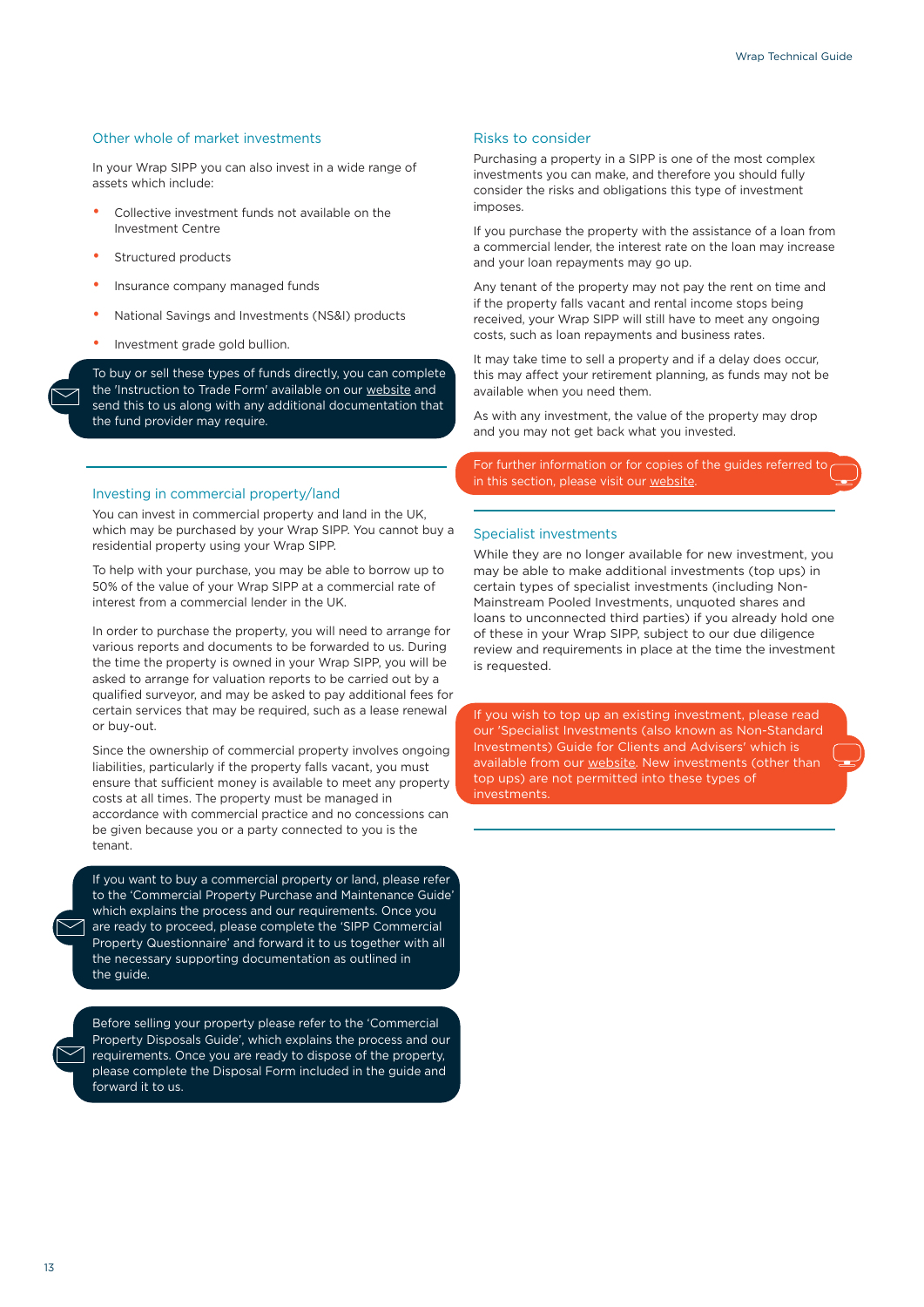### Taking money out of your SIPP

When you are ready, you can take money out of your Wrap SIPP, either in the form of one or more lump sums or as regular income (referred to collectively as 'benefits'). The way in which you take your benefits can have tax implications, particularly if you have large amounts of money in your pension fund, or a number of pension funds with different pension providers.

We therefore recommend that before applying to take benefits out of your Wrap SIPP, you should:

- speak to your financial adviser if you have one
- access free, impartial guidance through Pension Wise, a Government-backed service provided by MoneyHelper, details of which are given at the end of this document
- read the MoneyHelper brochure called 'Your pension: your choices', which is available on our website
- read our 'Accessing Your Pension Benefits' document and the 'Pensions Scams' leaflet, which are available on our website.

#### When you can start to take benefits out of your Wrap SIPP

Under normal circumstances you can start taking benefits from your Wrap SIPP from age 55. You do not need to retire or stop working to receive your benefits, which may be taken in their entirety, or phased over a number of years, as you prefer.

You may be able to take your benefits earlier than age 55 if you have a protected retirement age, due to the fact you were a pension scheme member who qualified for early retirement under prior legislation, or if you are forced to retire due to ill health. If your pension rights can be taken before the minimum pension age of 55, then you must start to take (crystallise) all of the benefits in the scheme at the same time.

There is no upper age limit by when you must start to take benefits.

#### Providing proof of age

When you come to take your benefits, if you have not already done so, you will need to provide us with evidence of your date of birth.

Your financial adviser can confirm your age by sending us a letter confirming they have seen evidence of your date of birth. An example letter which satisfies our requirements called the 'Evidence of Age Proforma' is available on our website.

Alternatively, you can confirm your age by sending us a black and white photocopy of your unexpired passport, or your original birth certificate (and marriage certificate if your name has changed on marriage).

Please note: Due to Crown Copyright rules, we can only accept originals of birth and marriage certificates as proof of your age.

#### Taking money out of your SIPP early due to ill health

Subject to medical evidence, we may pay 'ill health early retirement benefits' before the age of 55, or 'serious ill health benefits' if you are expected to live for less than 12 months.

The medical evidence must be from a registered medical practitioner and must confirm that, in their opinion, (for early retirement) you are, and will continue to be, medically incapable (either physically or mentally) of continuing your current occupation as a result of injury, sickness, disease or disability, or (for serious ill health) you are expected to live for less than one year.

If you wish to apply for either of the above, we will need to ask you for evidence from a medical practitioner before agreeing to pay benefits. To apply for benefits early due to  $\int$ your ill health, please provide this evidence alongside our 'Benefit Payment Form'.

If you are suffering from poor health when you come to retire, it is worth investigating the annuity options available to you, as you may get a better annuity rate than someone of a similar age who is in good health via an enhanced annuity. We suggest you consult with your financial adviser if you think this may be applicable to you.

#### Taking money out in stages

Rather than taking your money out all at once, you may have the option to take money out in stages over a period of years, allowing you to wind-down your working activity in the way that suits you. If you have any pre 6 April 2006 pension benefits with protected pension entitlement, as provided for under the transitional rules, you might not be able to take these benefits in stages.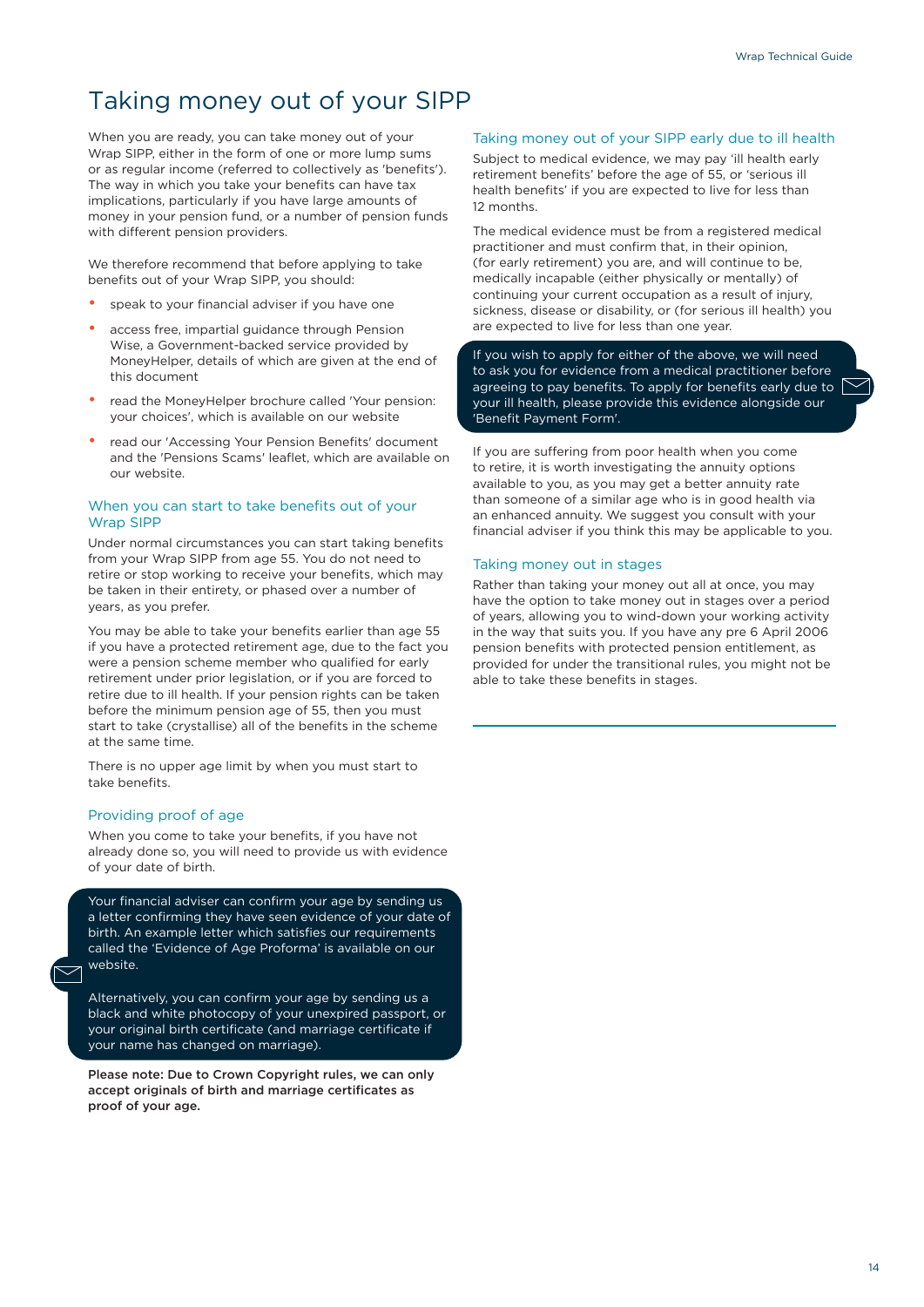### Benefit options

You can take as little or as much as you want from your Wrap SIPP. You have the choice of taking your funds as an income for life by purchasing a lifetime annuity, or you can access your funds as and when you want through one or more lump sums and income drawdown. Or you can use a combination of both.

To access your funds, you will have two main choices:

- You can put your funds into drawdown, known as flexi-access drawdown, from which you can take out any amount over whatever period you choose as an income withdrawal, or
- You can take a single or series of lump sums from your uncrystallised funds (any funds not already designated for income), known as an uncrystallised funds pension lump sum (UFPLS).

Certain flexible access payments will trigger the money purchase annual allowance rules. Please see the Contributions section of this document for further details.

#### Flexi-access drawdown

If you choose to access your pension through drawdown for the first time, the funds will be crystallised ('designated') into flexi-access drawdown. You can take a tax free lump sum of up to 25% of the funds you crystallise, and there will be no limit on the amount of income that you can draw from the remaining value of the crystallised funds in your plan each year.

You can take income payments annually, half-yearly, quarterly or monthly. Any income payment via flexi-access drawdown will be taxable under PAYE and will trigger the money purchase annual allowance rules.

To take flexi-access drawdown, please complete the 'Benefit Payment Form for Capped or Flexi-access Drawdown' from our [website](https://www.jameshay.co.uk/product-literature/wrap/wrap-sipp/) and send it to us.

#### Capped drawdown

If you have an existing pension fund that is in capped drawdown (a fund crystallised before 6 April 2015 where you have not since exceeded the capped drawdown income limit or converted to flexi-access drawdown), you can continue to receive capped drawdown from your Wrap SIPP should you transfer in that pension. You can also crystallise further funds in capped drawdown where you have an existing capped drawdown arrangement.

The difference between capped drawdown and flexi-access drawdown is that there is a limit on the amount of income you can take from a capped drawdown fund; a limit that is regularly recalculated based on your age, your fund value and the government actuary department's tables of annuity rates. Taking an income under capped drawdown does not trigger the money purchase annual allowance rules, whereas taking an income under flexi-access drawdown does.

#### Uncrystallised funds pension lump sum (UFPLS)

If you want to access some or all of your money purchase pension savings without designating funds for income drawdown, you can take an uncrystallised funds pension lump sum. This lump sum is payable from the uncrystallised part of a pension fund, and so cannot be paid from a fund already in drawdown.

The full designated sum will be paid in one go, with 25% of the amount paid tax-free, and the remainder taxed as pension income through PAYE.

To qualify, you must be aged 55 or older or meet the ill-health conditions, and have sufficient lifetime allowance available to cover the lump sum amount (or if aged over 75, just some lifetime allowance remaining).

To ensure that the amount you could receive tax-free is not greater than the amount that could be paid as a pension commencement lump sum through drawdown, you must not have either primary or enhanced protection with a protected lump sum of more than £375,000.

If you take an uncrystallised funds pension lump sum, you will be subject to the money purchase annual allowance rules. Please see the Contributions section of this document for further details.

To take an uncrystallised funds pension lump sum, please complete the 'Benefit Payment Form for UFPLS' from our [website](https://www.jameshay.co.uk/product-literature/wrap/wrap-sipp/) and send it to us, along with any of the supporting documentation listed at the end of the form.

#### Buying a lifetime annuity

You can choose to purchase a lifetime annuity with your fund at any time after you have reached age 55, whether or not you are already receiving benefits. Your annuity will be purchased on the open market from any insurance company you choose.

A lifetime annuity must be payable to you at least annually by an insurance company and must be payable at least until your death.

Payments from a lifetime annuity are taxed as income.

To exercise the Open Market Option to purchase a lifetime annuity, please complete and submit the 'Annuity Open Market Option Request Form', which can be obtained from our [website.](https://www.jameshay.co.uk/product-literature/wrap/wrap-sipp/)

#### Checklist for applying to take benefits

- Benefit Payment Form for Capped or Flexi-access Drawdown, or
- Benefit Payment Form for UFPLS, or
- Annuity Open Market Option Request Form
- Confirmation if you have any form of protection from HMRC and evidence of this, such as the relevant certificate (please see the next section of this document for information on protection)
- Evidence of your name and address (if not previously received)
- Proof of your age (if not previously received), and
- Sufficient money available in your SIPP bank account, or appropriate disinvestment instructions, in order for us to pay your required benefits.

We recommend that you seek appropriate guidance or advice to understand your options at retirement.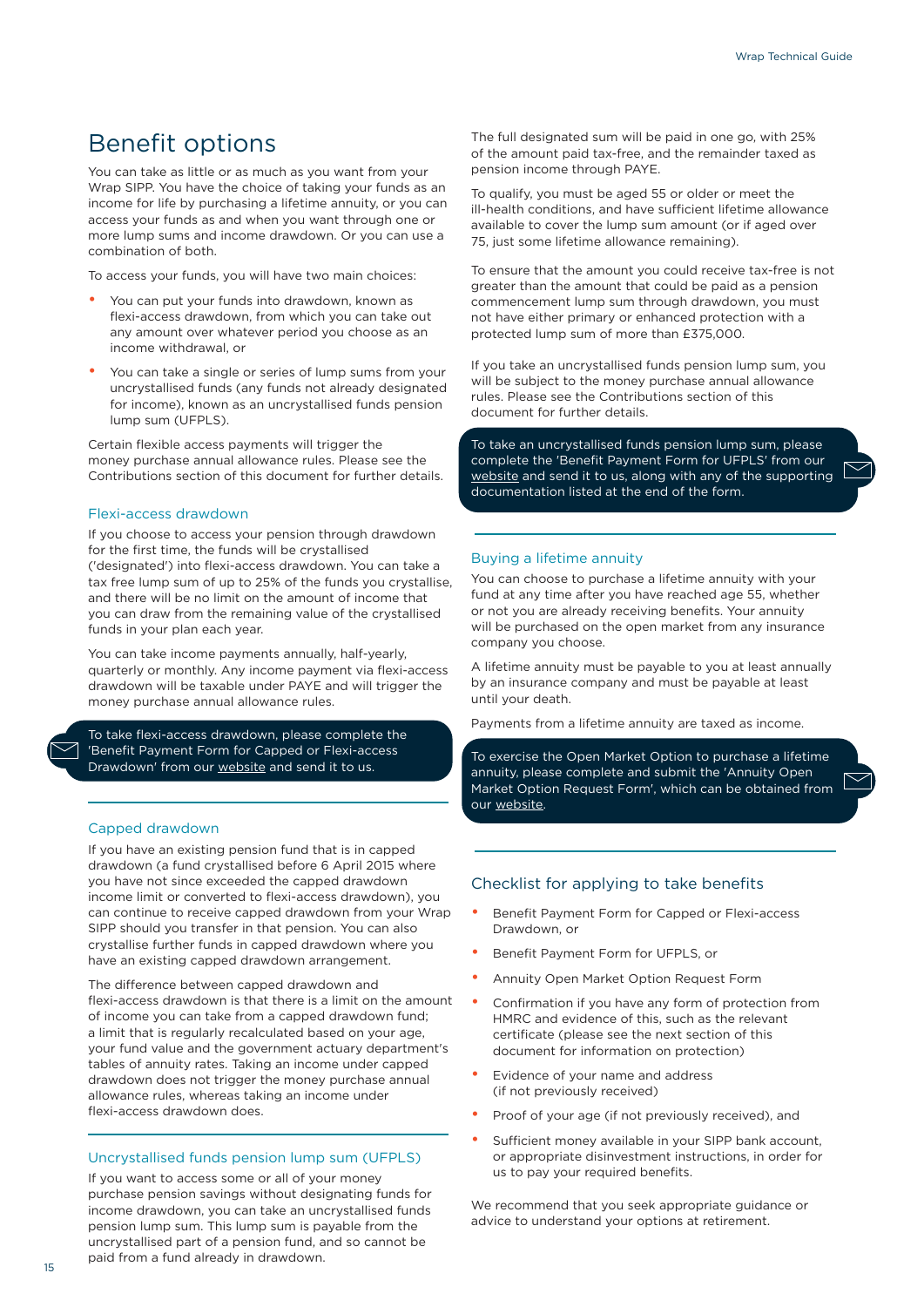#### Lifetime allowance and protections

The lifetime allowance is a limit on the value of benefits you can take from all of your registered pension schemes before you have to pay a tax charge.

Your lifetime allowance does not restrict the amount of your pension savings but it does limit the amount that can be tax privileged. It applies to the total value of any benefits to which you are entitled, whether they are held in one pension or in several arrangements.

We will test the value of your benefits against your lifetime allowance when you:

- reach age 75 and have uncrystallised funds and/or funds that were crystallied post 5 April 2006
- take a pension commencement lump sum, begin taking income withdrawals or purchase an annuity
- take an uncrystallised funds pension lump sum if you are aged under 75 (if you are aged over 75, you must have some lifetime allowance remaining - please see the note below)
- request a transfer value to a qualifying recognised overseas pension scheme (QROPS).

When you take an uncrystallised funds pension lump sum and are aged over 75, if your remaining lifetime allowance is less than the amount you take, the tax free element of the lump sum (normally 25% of the amount you take) will be restricted to 25% of your remaining lifetime allowance, with the balance taxed as income.

If you die before taking your benefits we will provide details of lifetime allowance utilised in relation to the payment of death benefits to your personal representatives in order that they can establish if a lifetime allowance tax charge is due.

We will also test the value of your benefits against your lifetime allowance check when you reach age 75.

In any of the circumstances above, if the value of the benefits being paid takes you over your lifetime allowance then the excess will normally be subject to a tax charge. The tax charge is 55% of any excess benefits taken as a lump sum, and 25% of those that will be used to provide income (which will be subject to income tax).

The occasions when benefits are tested are called 'crystallisation events'. If you do not take all your pension benefits at once, any remaining percentage of your lifetime allowance that has not been used will be carried forward to the next crystallisation event.

#### How much is my lifetime allowance?

Depending on your circumstances, your lifetime allowance may be either 'standard' or 'enhanced'.

#### **Standard lifetime allowance**

The standard lifetime allowance is available to everyone and is £1,073,100 for the 2022/23 tax year.

In any subsequent tax year, the allowance may be changed by the Government.

#### **Enhanced lifetime allowance**

You may be eligible for an enhancement of the standard lifetime allowance if:

- your Wrap SIPP has received a transfer from an overseas pension scheme which has not received UK tax relief
- a pension credit that qualifies for an enhancement has been received as a result of a sharing order under a divorce settlement
- you have made contributions as a non-UK resident of more than five years standing
- you hold a primary protection certificate.

You can request an enhanced lifetime allowance by applying to HMRC, giving the reason. If your request is allowed, you will receive a certificate showing the amount of enhancement calculated by HMRC.

You will need to keep the enhancement certificate until all your benefits have come into payment (although a replacement will be provided by HMRC if it is lost, defaced or destroyed). All other documents relating to your request must be kept for six tax years.

#### Fixed protection

The lifetime allowance has been reduced several times over recent years. Each time it has been reduced, you have been able to apply to HMRC for fixed protection, which means that your lifetime allowance is fixed at the previous limit, until such a time that the standard lifetime allowance increases to a level exceeding the previous limit.

- **6 April 2012:** Lifetime allowance reduced from £1.8 million to £1.5 million - Fixed Protection 2012 available prior to this date to fix your lifetime allowance at £1.8 million
- **6 April 2014**: Lifetime allowance reduced from £1.5 million to £1.25 million - Fixed Protection 2014 available prior to this date to fix your lifetime allowance at £1.5 million.
- **6 April 2016**: Lifetime allowance reduced from £1.25 million to £1 million - Fixed Protection 2016 available to fix your lifetime allowance at £1.25 million.

Whilst the deadline for applying for Fixed Protection 2012 or 2014 has now passed, there is no closing date for making an application for Fixed Protection 2016. Applications to HMRC must be made online. For more details, see [www.gov.uk/guidance/pension-schemes](http://www.gov.uk/guidance/pension-schemes-protect-your-lifetime-allowance)[protect-your-lifetime-allowance](http://www.gov.uk/guidance/pension-schemes-protect-your-lifetime-allowance).

You cannot apply for Fixed Protection 2016 if you already hold Primary Protection, Enhanced Protection or an earlier form of fixed protection.

When you wish to take benefits, you must provide us with a copy of your fixed protection certificate issued by HMRC.

You will lose your fixed protection if you make further contributions to any money purchase pension arrangement (which includes your Wrap SIPP). You may also lose it if you have any pension benefit accrual under a defined benefit pension arrangement.

It is still possible to transfer accrued pension benefits from other schemes into your Wrap SIPP without this having any impact on your fixed protection, provided it is a permitted transfer (as set out in HMRC guidance). You should ask your financial adviser for guidance.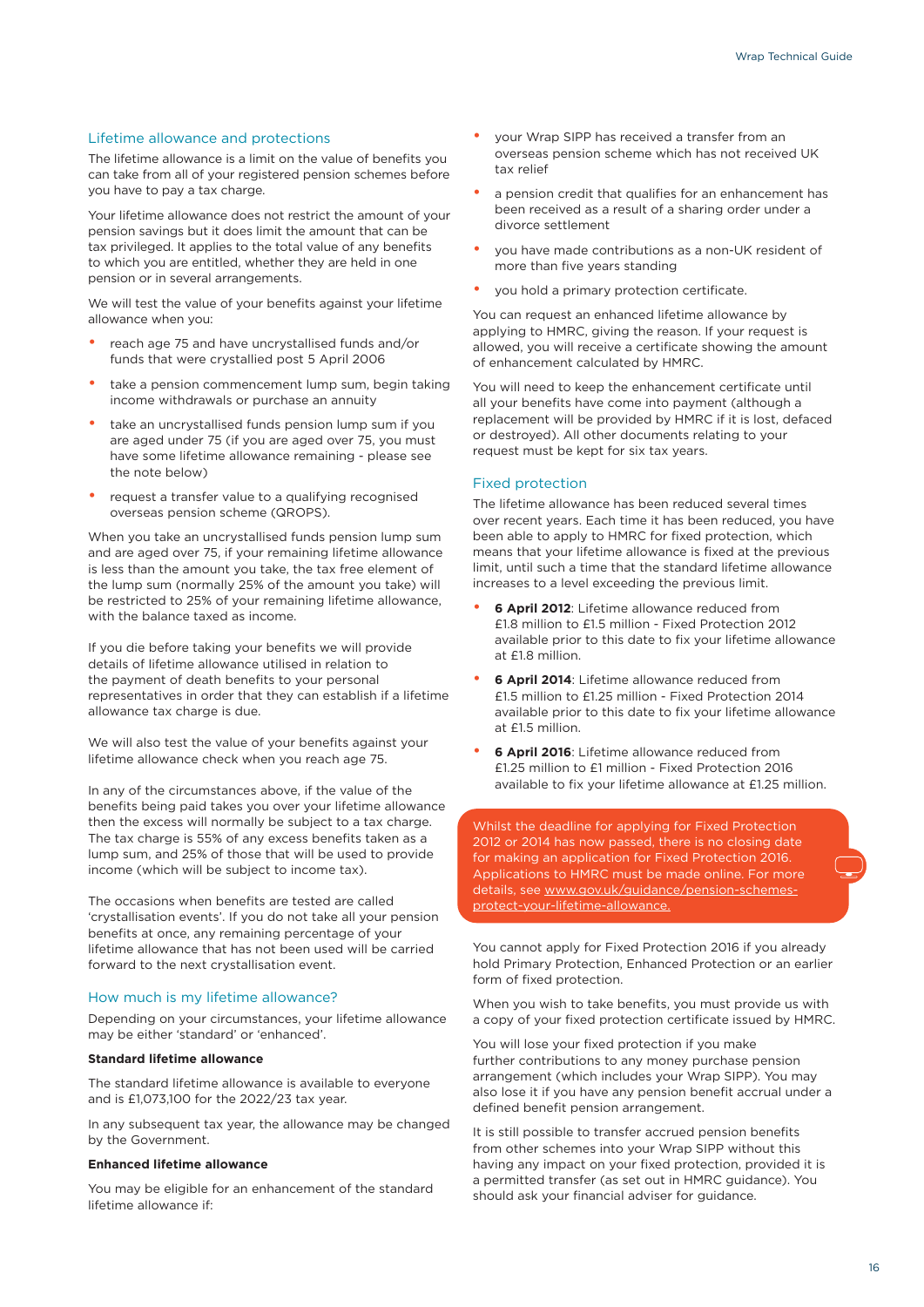#### Primary and enhanced protection

If you have a primary protection, enhanced protection or an enhanced (primary dormant) protection certificate and you wish to take benefits, you must provide us with a copy of your certificate.

If you have either an enhanced protection or an enhanced (primary dormant) protection certificate and you do not want to use enhanced protection when taking benefits, you must notify HMRC of this within 90 days of the benefit commencing. Failure to notify HMRC will result in a financial penalty.

If you have primary protection, you may continue to make contributions. However, you will lose your enhanced protection if you make further contributions to any money purchase pension arrangement (which includes your Wrap SIPP).

You may also lose it if you have any pension benefit accrual under a defined benefit pension arrangement.

It is still possible to transfer accrued pension benefits from other schemes into your Wrap SIPP without this having any impact on your primary or enhanced protection, provided it is a permitted transfer (as set out in HMRC guidance). You should ask your financial adviser for guidance.

#### Individual protection

There are two forms of individual protection available:

- Individual Protection 2014
- Individual Protection 2016.

#### **Individual Protection 2014**

Individual Protection 2014 will give you a lifetime allowance equal to the value of your pension savings on 5 April 2014 - up to an overall maximum of £1.5 million.

Individual Protection 2014 is only available if the value of your pension savings (including any benefits in payment) on 5 April 2014 exceeded £1.25 million. There is no upper limit on the value. Therefore, you could have had pension savings in excess of £1.5 million and still applied for Individual Protection 2014. However, your lifetime allowance will be capped at £1.5 million. Applications for Individual Protection 2014 had to be made to HMRC by 5 April 2017.

#### **Individual Protection 2016**

Individual Protection 2016 will give you a lifetime allowance equal to the value of your pension savings on 5 April 2016 - up to an overall maximum of £1.25 million.

Individual Protection 2016 is only available if the value of your pension savings (including any benefits in payment) on 5 April 2016 exceeded £1 million. There is no upper limit on the value. Therefore, you can have pension savings in excess of £1.25 million and still apply for Individual Protection 2016. However, your lifetime allowance will be capped at £1.25 million.

You can make an application to HMRC for Individual Protection 2016 online. For more details, see [www.gov.uk/guidance/pension-schemes-protect-your](http://www.gov.uk/guidance/pension-schemes-protect-your-lifetime-allowance)[lifetime-allowance.](http://www.gov.uk/guidance/pension-schemes-protect-your-lifetime-allowance)

You can hold either form of individual protection whilst also holding any form of Fixed Protection or Enhanced Protection. However, you cannot apply for Individual Protection if you already hold Primary Protection. You cannot apply for Individual Protection 2016 if you already hold Individual Protection 2014.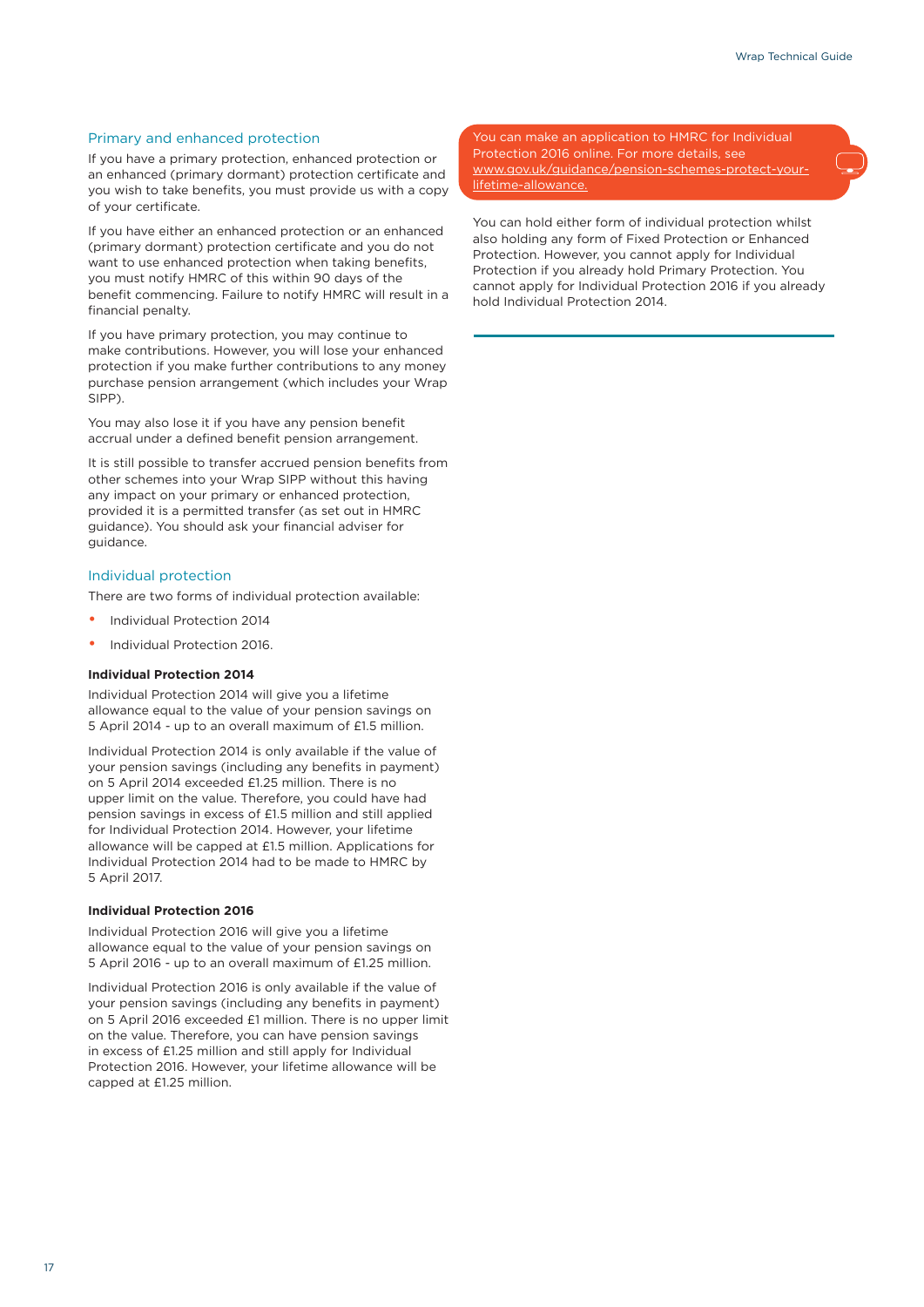### Wrap SIPP on death

#### If you die without buying an annuity

Your Wrap SIPP is held within a trust, and as such, it lies outside your estate for inheritance tax purposes. This means that when you die the proceeds from your Wrap SIPP can normally be paid to your beneficiaries free of inheritance tax.

There may be other tax charges on the proceeds, depending on your age at the date of your death and the options your beneficiary(s) decide to take. Your beneficiary(s) can normally either take the death benefits as a cash lump sum or keep the funds within the pension environment to provide a regular income.

We pay benefits to beneficiaries based on your wishes as given by you on your application. However, as trustee of your Wrap SIPP, we have ultimate discretion on who we pay.

To let us know who you would like your Wrap SIPP benefits to go to in the event of your death, or to update your nomination, please complete and submit an 'Expression of Wish Form', available from our [website.](https://www.jameshay.co.uk/product-literature/wrap/wrap-sipp/)

#### If you are aged under 75 at the date of your death

If you were to die aged under 75, you will be able to pass on your Wrap SIPP funds to any beneficiary free of tax, provided this is done within two years of the date of your death.

Where any of your pension fund is uncrystallised, this part will be tested against your lifetime allowance, and any amount in excess of your lifetime allowance will be subject to the lifetime allowance charge. Any crystallised fund is not tested against the lifetime allowance on your death.

Other than the lifetime allowance test, there is no difference in the tax treatment between funds you have crystallised and those that are uncrystallised; therefore if your beneficiaries elect to take a lump sum from your fund which you previously crystallised, the lump sum will be paid free of any tax.

Alternatively, your beneficiaries can opt to take an income from what was your Wrap SIPP fund. Any income they take will be free of income tax if you are under age 75 at the date of your death.

Where you have not taken benefits from your uncrystallised pension funds, your beneficiaries have to decide which way they intend to take the benefits within two years of your death, otherwise tax charges will arise.

#### If you are aged over 75 at the date of your death

If you are aged over 75 on the date of your death, and if your beneficiary opts for the lump sum, a tax charge will be applied at their own marginal rate of income tax, whether you had taken benefits from your pension or not. If your beneficiaries instead elect to take an income from the fund, they will pay tax on the income at their own marginal rate.

If a lump sum death benefit is paid to a trust, then a tax charge of 45% will be applied. You can nominate a registered charity to receive a lump sum death benefit in the event that you have no dependants. Any lump sum paid to a registered charity will be tax free.

On the deaths of the recipients of your pension fund, any residual pension can be passed on to a beneficiary of their choosing. The tax treatment of the residual fund is dependent on the age of the recipient at the time of their death, and not your age.

#### If you die after buying an annuity

If you have used all or part of your fund to buy an annuity, on your death the benefits paid will depend on the options selected when the annuity was purchased.

When you purchase an annuity you can choose to include a spouse's, civil partner's or dependant's pension.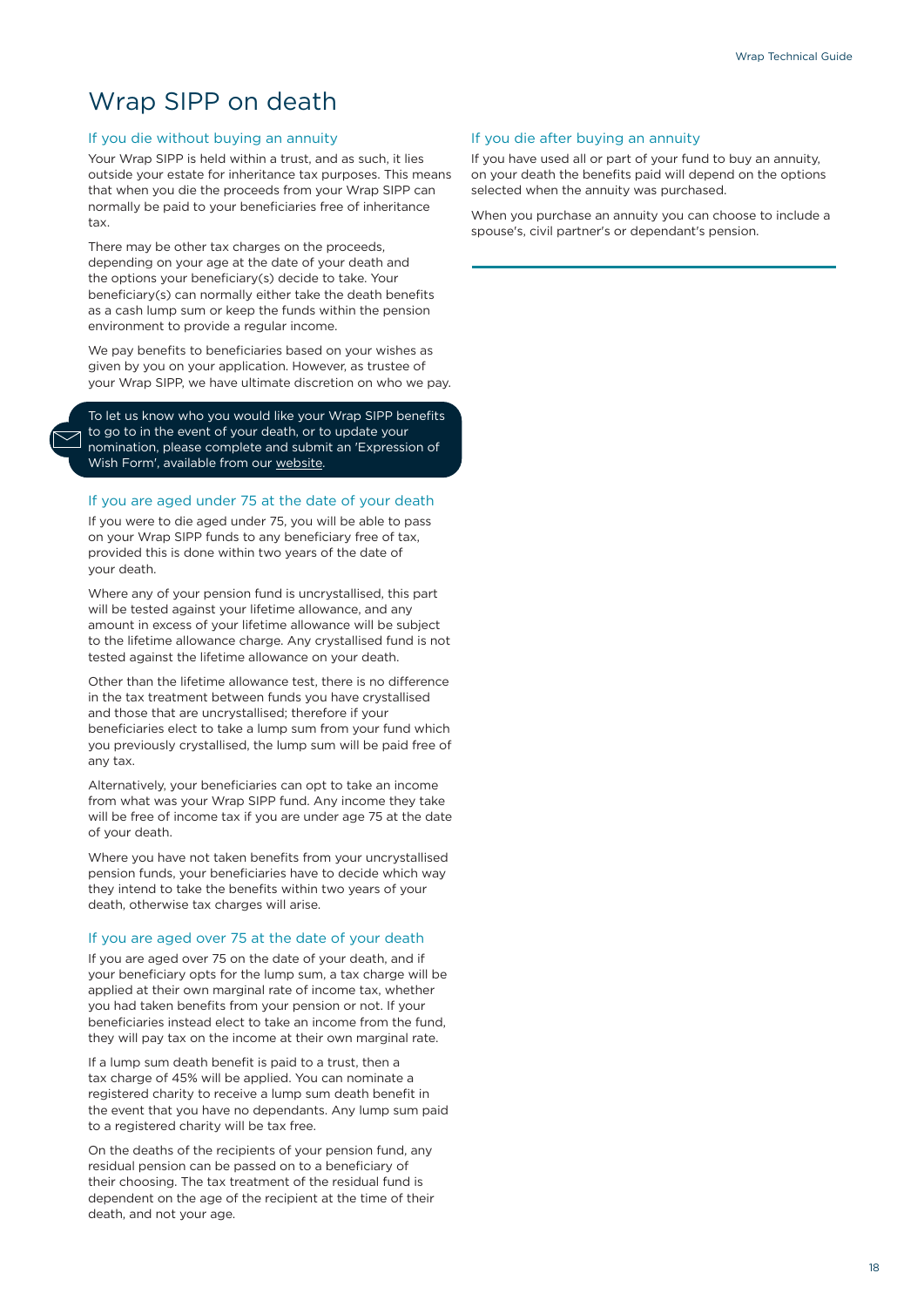## Wrap Offshore Bond

#### General information

The Wrap Offshore Bond is a policy of insurance provided by RL360 Insurance Company Limited (RL360) and is only available to holders of a James Hay Wrap.

The Bond is set up as a whole of life assurance policy with up to 10 lives assured and a death benefit payable on the last death. There is no minimum age, but the youngest life to be assured must not be older than 75 at the date of application.

Investing offshore through a bond allows your investment returns to accumulate in a tax-efficient way over the medium to long term.

Under current UK law, you can withdraw up to 5% per annum of the amount you have invested in your Wrap Offshore Bond without incurring any liability to tax at the time. In this way, your bond can be used to supplement your income – for example, your pension when you retire.

#### Structure of the Wrap Offshore Bond

RL360 Insurance Company Limited is regulated by the Isle of Man Financial Services Authority.

Holders of policies issued by RL360 Insurance Company Limited will not be protected by the Financial Services Compensation Scheme established under the UK Financial Services and Markets Act 2000 if it is unable to meet its liabilities to them.

Wrap Offshore Bond holders will instead receive the protection of the Isle of Man Compensation of Policyholders protection scheme, which covers an amount equal to 90% (subject to the provisions of the scheme) of RL360's liability where it is unable to meet its financial obligations.

#### Eligibility for a Wrap Offshore Bond

As an individual, you can apply for a Wrap Offshore Bond if you are over 18 years and:

- resident in the UK
- under the age of 75 if you are to be a life assured under the Bond, and
- are not a US citizen (US means the United States of America, its territories and possessions, any state of the United States and the District of Columbia).

You can apply as a trustee representing a Trust where:

- the majority of the trustees are resident in the UK
- no trustee is a US citizen, and
- you have the appropriate powers of investment under the Trust deed.

You can also apply if you are a director representing a corporate entity that:

- is incorporated in the UK, and
- whose memorandum and articles of association give appropriate investment powers.

Please note: You will not be able to apply if you are subject to any legislation that prohibits you from making this type of investment. You are advised to check your eligibility with your financial adviser before proceeding.

#### Investing your money

The minimum investment in a Wrap Offshore Bond is £100,000. There is no maximum limit on the amount you can invest.

For a full list of the permissible assets please refer to the 'Wrap Offshore Bond Guidelines for Permitted Assets' available on request or from our website

Your investment must be made by transferring money from your Wrap Investment Portfolio. You cannot transfer investments into the Wrap Offshore Bond - they will need to be sold and then the money invested in the Wrap Offshore Bond.

The documents that your financial adviser will help you complete include the 'Wrap Offshore Bond Application Form', which gives details of the owner, the lives assured where applicable and your chosen number of sub-policies, together with the amount of your investment and your initial asset selection.

You will also be required to provide acceptable proof of identity, verification of address and information regarding the source of funds and the source of your wealth, so that RL360 can comply with the Isle of Man Government Insurance and Pensions Authority Anti-Monty Laundering Standards for Insurance Business. RL360 will also need to verify the source of the funds that you wish to invest.

It is important that this information should accompany your application, as any delay or failure to provide it may result in having to return your investment to you.

After a thorough assessment of the information you have provided, RL360 will issue a letter setting out the terms upon which they are able to accept your application and confirming the commencement of your Wrap Offshore Bond.

You will normally be able to make additional investments at any time, for as long as RL360 continues to offer products of this type. Any investment received will be divided equally between the number of sub-policies within your Wrap Offshore Bond.

RL360 must be able to hold any selected asset in the name of its nominee, James Hay Wrap Nominee Company Limited.

For further details on how your assets are held and how to buy, sell and switch them, please refer to the 'James Hay Wrap Terms and Conditions' and the 'James Hay Wrap Offshore Bond Terms and Conditions' on our [website.](https://www.jameshay.co.uk/product-literature/wrap/wrap-offshore-bond/)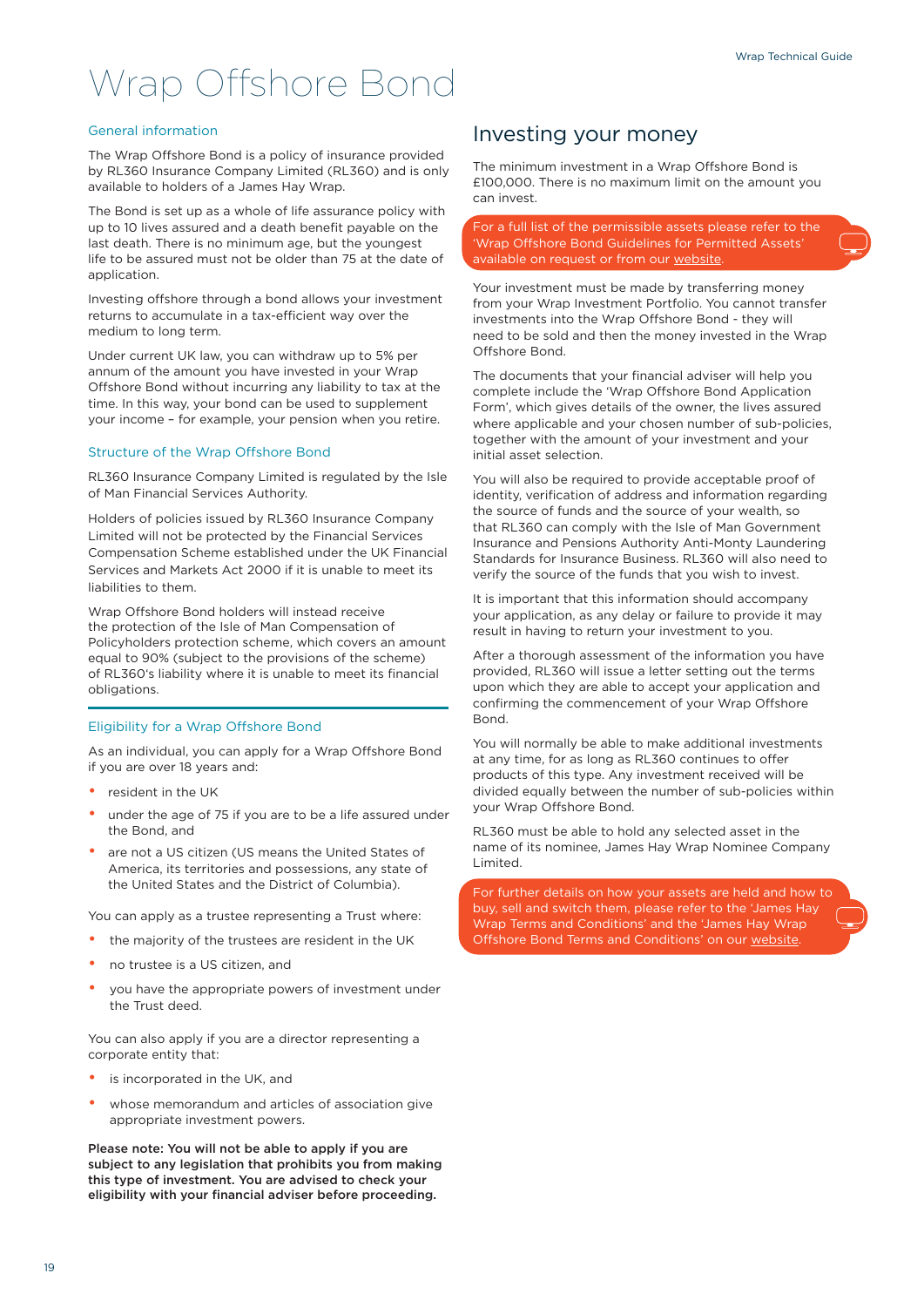### Taking money out

You can take some or all of your investment out as cash at any time without paying a policy charge.

So that you will have an opportunity to minimise the tax consequences of a withdrawal, you can choose to take your cash in several ways:

- By surrendering one or more individual sub-policies
- By withdrawing an equal amount from each sub-policy, or
- Through a combination of both.

If you are withdrawing equal amounts from each subpolicy you will only need to complete a withdrawal form and state which assets, if any, are to be sold. However, if you want to surrender individual sub-policies then you will be asked to return your Policy Schedule, so that RL360 can cancel the relevant number of sub-policies and issue a replacement Schedule for those remaining.

To provide us with instructions to release money from your Wrap Offshore Bond, please complete and submit either a 'Partial Surrender Request/Regular Withdrawal Form' or 'Wrap Offshore Bond Full Surrender Form' which are both available from our [website](https://www.jameshay.co.uk/product-literature/wrap/wrap-offshore-bond/).

You will also need to provide instructions setting out which assets are to be sold. Without these instructions or if there is insufficient cash in your product bank account, RL360 will be unable to action your request. Any withdrawals will be paid directly to your nominated bank account, which must be held in your name.

Please note that if any holding to be sold is in a fund that deals at a frequency other than daily, there is likely to be a delay in forwarding the proceeds to you.

If you set up your Wrap Offshore Bond after 31 December 2012, any adviser charges paid from your Bond to your adviser count as withdrawals and so may have tax consequences.

If your Wrap Offshore Bond was set up before 31 December 2012, such trail payments to your adviser are classified as a product charge and so do not count as withdrawals, unless you put an additional top up amount into your Bond when it will converted to the new basis with such adviser payments counting as withdrawals.

#### Taking regular withdrawals from the Wrap Offshore Bond

You can choose to take regular withdrawals from your Wrap Offshore Bond to provide you with a regular income without the need to surrender any sub-policies.

You can currently opt to receive withdrawals on a monthly, quarterly, half-yearly or annual basis.

#### Tax position on withdrawals

The tax treatment of any withdrawals you take from your Wrap Offshore Bond will depend on your country of residence, citizenship domicile and personal circumstances at the time. The tax treatment of withdrawals can change at any time, which could affect what you will get back.

If you become a US taxpayer, the Wrap Offshore Bond does not qualify as a life assurance contract for US tax purposes. As a result, increases in the proceeds paid could be subject to current federal income taxation. In these circumstances we would strongly advise you to consult

your tax adviser to discuss your tax position, as neither RL360 nor James Hay Partnership can provide tax, legal or investment advice.

Your bond can be surrendered at any time for the value of the investments that it holds. What you get back will therefore be affected by the charges of any investment providers and any withdrawals that may have been taken.

You should be aware that when you create a chargeable event RL360 is required to provide details of the chargeable event to HMRC if the value of the gain is in excess of half the basic rate threshold.

There are separate tax provisions governing Trusts and corporate entities.

#### Borrowing against the Wrap Offshore Bond

There is no facility to borrow from your Wrap Offshore Bond but your financial adviser may be able to find a lender who is prepared to make a loan against the value of your Wrap Offshore Bond.

However, you should be aware that such a loan may be treated by HMRC as if it were a withdrawal and tax it accordingly, so you should ask your financial adviser to check this aspect before you proceed.

You should also note that you must obtain RL360's written consent prior to granting an interest in your Wrap Offshore Bond as collateral for a loan, although they will not be party to a loan arrangement and as such will not accept liability for the arrangement with the lender.

### On death

Although a death benefit under a whole of life assurance policy is only payable on the death of the last life assured, RL360 needs to be notified of the death of any life assured as soon after the event as is possible.

The amount of death benefit to be paid on the death of the last remaining life assured will depend on the value of your Wrap Offshore Bond's underlying assets. They can only be valued following the receipt of written notification of death.

- If you are the sole life assured and policy owner, your personal representative will need to provide us with appropriate proof of title, which will usually need to be a grant of probate.
- If you are the sole life assured and the Wrap Offshore Bond is a corporate investment, ownership will not change but the death benefit will be paid to the company.
- If you are the sole life assured and the Wrap Offshore Bond is a trustee investment, ownership will not change bit the death benefit will be paid to the trustees.

The amount of death benefit payable depends on the age of the last remaining life assured on the date of their death as follows:

- If the life assured was aged under 75, RL360 will pay a cash sum equal to 101% of the surrender value.
- If the life assured was aged 75 or over, the death benefit will be 100.1% of the surrender value.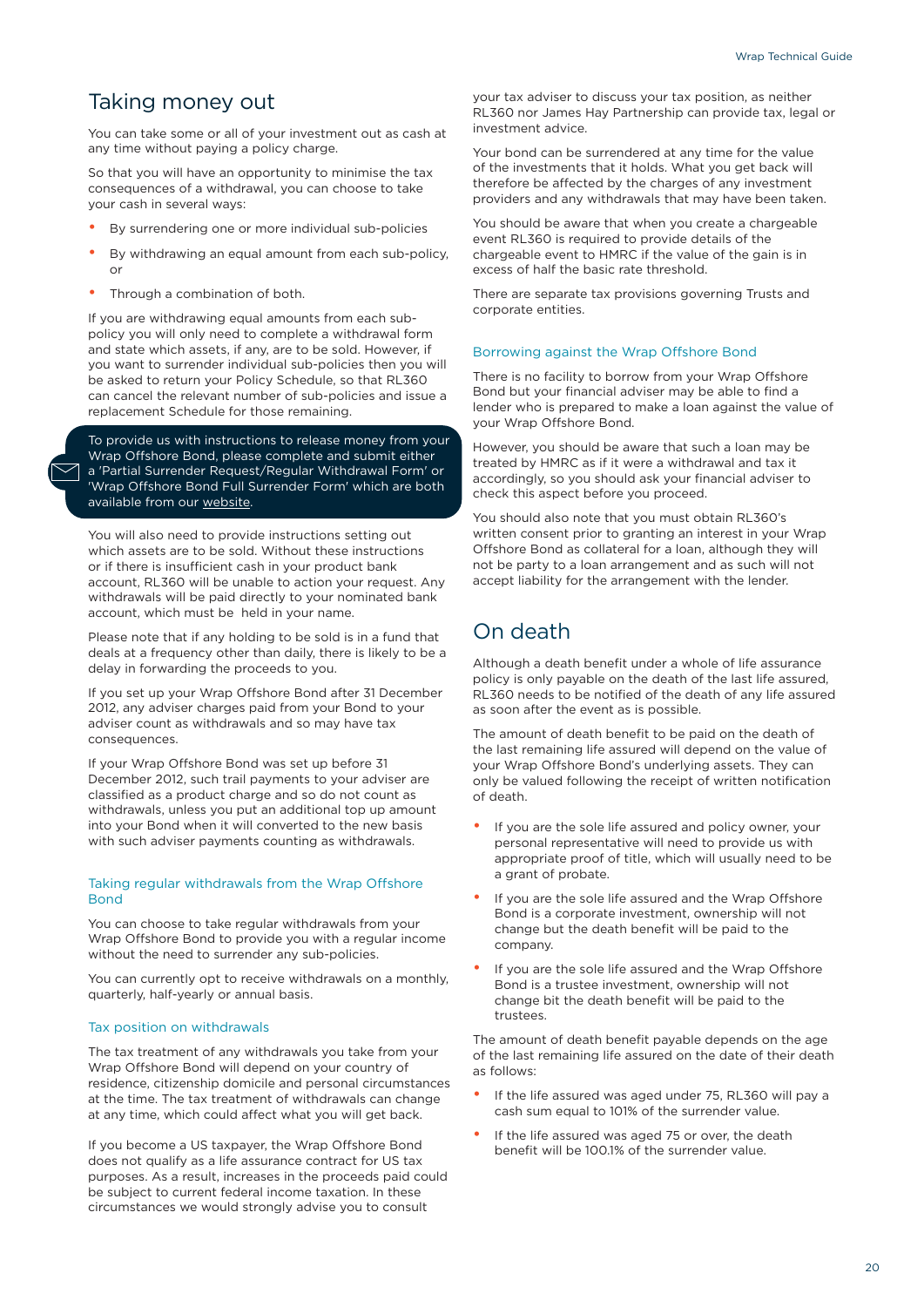The surrender value will be based upon the next available price of the underlying assets following receipt of the notification of death. If notification of death is delayed more than six months RL360 reserves the right to adjust the amount of benefit.

For simplicity, RL360 will aggregate the benefits payable under all the sub-policies and make one payment. After this payment is made your Wrap Offshore Bond will come to an end.

#### Closure of the Wrap Offshore Bond on death

When the last life assured dies, your Wrap Offshore Bond will end. RL360, via James Hay Partnership, will then require written notification of death along with satisfactory documentation before the death benefit can be paid out. The amount will be paid out to your personal representatives upon receipt of Probate by RL360 or it will be paid to the Trustees (if the bond is held in trust).

Subsequent ownership will depend upon the provisions of your will or the intestacy law of the jurisdiction in which you are resident or domiciled at the date of you death. Your successors will also need to return the Policy Schedule for amendment.

If you want to be specific about who you want to benefit on your death you should ask your financial adviser to ensure you have a valid, up to date will, or that suitable arrangements, such as a Trust, are put in place.

If the Wrap Offshore Bond is owned by a company or trustees, ownership will not change.

If the Wrap Offshore Bond is to continue, but we are unable to provide the Wrap service following the change of ownership, then the terms and conditions of the Wrap Offshore Bond will change.

#### Taxation on death

If you are a UK resident and the death benefit does not become payable on your death but ownership of the Wrap Offshore Bond pass to your heirs, the surrender value will be included in your estate for inheritance tax purposes.

Normally, this tax liability will have to be met before a grant of probate is issued and ownership changed. If delay in the transfer of ownership is likely to cause financial hardship or inconvenience, you should talk to your financial adviser about the benefits of a Trust.

Whatever the jurisdiction, tax considerations will be dependent on individual circumstances that should be discussed with your financial adviser.

#### If you are no longer resident in the UK

If you cease to be resident in the United Kingdom, you must inform RL360 (via James Hay Partnership) immediately. It may become necessary to restrict or amend some of the Policy Terms and Conditions to ensure that RL360 does not infringe any local laws or regulations in your new country of residence. For example, if you move to the United States you will not be able to switch assets and will not be able to make additional investments.

You should therefore consult your financial adviser to determine how your Wrap Offshore Bond will be viewed from an investment, insurance and tax perspective in the jurisdiction in which you have taken up residence. If your change of residence means that we are unable to continue the Wrap Service for any reason, you may be able to keep your Wrap Offshore Bond provided its value is above RL360's permitted minimum at the time. We will re-register the assets in your Wrap Offshore Bond to RL360 and you will deal directly with them in the future. Please be aware that:

- RL360 will need to meet the cost of operating your Offshore Bond by taking a different range of charges
- the charges applicable will be those for the equivalent investment bond that RL360 is offering to the public outside of the Wrap Service at the time
- your future point of contact will be RL360's Customer Services Team at the registered office in the Isle of Man.

If the value of your Wrap Offshore Bond is below RL360's permitted minimum at the time, RL360 reserves the right to pay you the surrender value and end the policy.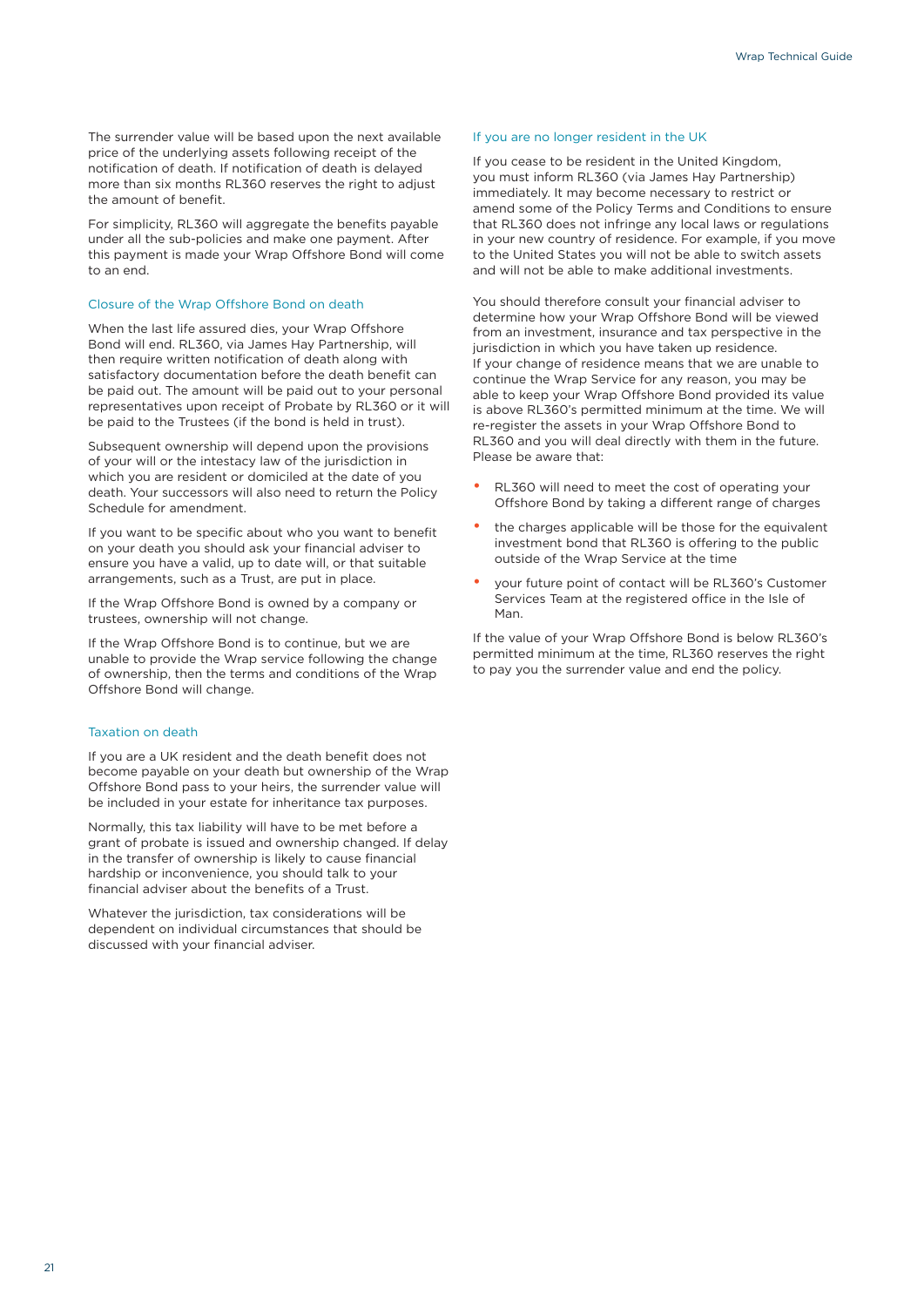### Tax

Any taxation information contained in this document is based on our interpretation of legislation and HMRC practice, which may change from time to time. Any information relating to how tax may be applied to you may change and depends on your individual circumstances.

### Banking

In respect of the Wrap Investment Portfolio and Wrap ISA product bank accounts, please note that we may place money in notice or unbreakable term deposit accounts with notice periods of, or on deposit for, fixed terms of up to 95 days, in accordance with the FCA's Client Money Rules. In respect of the Wrap SIPP product bank account, we may place money in notice or unbreakable terms deposit accounts with notice periods of, or on deposit for, fixed terms of up to 180 days. In the event of our insolvency or default of a bank or deposit taker, the investor's money may not be immediately available for distribution.

Compensation

The Wrap SIPP scheme administrator, James Hay Administration Company Limited, and the Wrap ISA Manager and Wrap Investment Portfolio provider, James Hay Wrap Managers Limited, are both covered by the Financial Services Compensation Scheme (FSCS). If we cannot meet our obligations, you may be entitled to compensation under the FSCS. We will send you details of the cover provided by the FSCS on request.

However, if you have the Wrap Offshore Bond product, you will not be protected by the FSCS if RL360 is unable to meet its obligations to you. Instead, owners of policies issued by RL360 Insurance Company Limited receive

the protection of the Isle of Man Compensation of Policyholders protection scheme, which covers an amount equal to 90% (subject to the provisions of the scheme) of RL360's liability where it is unable to meet its financial obligations. RL360 reserve the right to adjust the returns to cater for any levy or charge made on it under the regulations or similar legislation.

The individual product providers for your underlying investments may themselves offer protection under the FSCS. Please ask your financial adviser or the particular product provider for further information.

The product bank accounts and fixed term deposits are covered separately by the FSCS. The FSCS can pay compensation to depositors if a bank is unable to meet its financial obligations up to a combined maximum of £85,000 for all accounts you hold with them (including those held through a James Hay Wrap product and any you may hold personally outside of the James Hay Wrap).

For further information about the FSCS (including the amounts covered and eligibility to claim), please call us on 03455 212 414 or refer to the FSCS website at [www.fscs.org.uk.](http://www.fscs.org.uk)